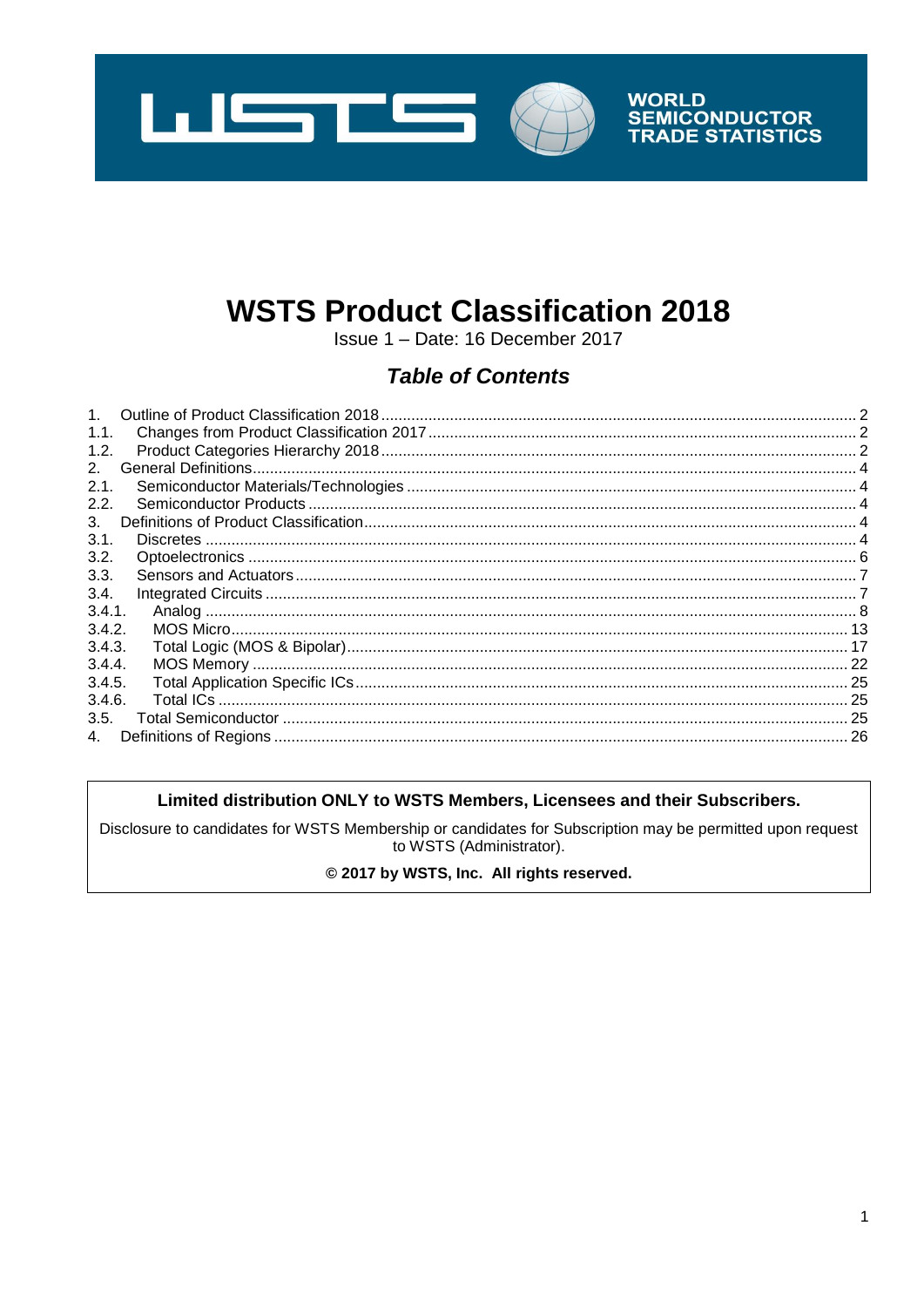# <span id="page-1-0"></span>*1. Outline of Product Classification 2018*

This Product Classification 2018 describes the classifications and their definitions of semiconductor products as well as the definitions of 5 regions of the world market for those semiconductor products, which are applicable to Blue Book Reports and Green Book Reports to be issued monthly for the year 2018. Other WSTS reports to be issued in 2018 have some different base conditions as explained below.

#### (a) **Blue Book Reports** and **Green Book Reports** for 2018:

- (i) Semiconductor product classifications described in this Product Classification 2018 are fully applicable.
- (ii) Definitions of 5 regions of the world market described in this Product Classification 2018 are fully applicable.

#### (b) **End Use Report 2017**:

End Use Report 2017, to be issued around the end of February 2018, is generated based on the annual total 2017 market data compiled in the Blue Book reports for 2017. Thus, End Use Report 2017 will be based on (i) higher level of product classifications for 2017 and (ii) 5 regions of the world market defined for 2017, both of which were described in the Product Classification 2017 issued about a year ago.

#### (c) **Market Forecast**:

Market Forecasts to be issued in 2018 will be generated based on the actual past shipment data up to the last quarter prior to the date when the forecast is made. Thus, Market Forecasts 2018 will be based on (i) higher level of product classifications for the years 2018 and before, and (ii) classification of 4 regions of the world market defined for the years 2013 and before.

# <span id="page-1-1"></span>*1.1. Changes from Product Classification 2017*

As compared to the last year's Product Classification 2017, there is only the following change adopted in this Product Classification 2018.

(1) Section 1.2. Product Categories Hierarchy 2018. In the Hierarchy Table, product categories "H1, H2, H3, H4, H6" are moved from "PRODUCTS" to "SUBPRODUCTS" under the "SENSORS AND ACTUATORS" category.

*Please note that, due to reclassification, some product codes may have another meaning than they had in prior years. The capacity of product codes is running out due to increasing number of product categories, and there can be cases where previously existing product codes have to be reused for a new or modified definition of product category.*

# <span id="page-1-2"></span>*1.2. Product Categories Hierarchy 2018*

Product categories for 2018 are as follows with a correction of "H1, H2, H3, H4, H6" moved from "PRODUCTS" to "SUBPRODUCTS" as shown in red, under the "SENSORS AND ACTUATORS" category..

| <b>PRODUCTS</b>                                                                         | <b>REGIONS &amp; WORLD DATA</b> |                                                       | <b>WORLD DATA ONLY</b>                                                                     |
|-----------------------------------------------------------------------------------------|---------------------------------|-------------------------------------------------------|--------------------------------------------------------------------------------------------|
|                                                                                         | <b>PRODUCT TOTALS</b>           | <b>PRODUCTS</b>                                       | <b>SUBPRODUCTS</b>                                                                         |
| <b>DIODES</b><br>SMALL SIGNAL TRANSISTORS<br><b>POWER TRANSISTORS</b>                   |                                 | A99<br><b>B99</b><br>C99 (C9, C10,<br>CA, CB, CC)     | A5, A2, A3, A3a, A3b, A4<br>B4, B2, B3<br>C1, C11, C5, C6, C7c, C7d, C7e, C7f, C7g,<br>C8, |
| <b>RECTIFIERS</b><br><b>THYRISTORS</b><br>ALL OTHER DISCRETES<br><b>TOTAL DISCRETES</b> | S <sub>3</sub>                  | D <sub>99</sub><br>E99<br>G99                         | D1, D2, D3<br>E1, E2                                                                       |
| <b>OPTOELECTRONICS</b>                                                                  | F99                             | F1, F2, F3, F5,<br>F6, F7, F8, F9,<br>F <sub>10</sub> | F3a, F3b, F5a, F5b                                                                         |
| SENSORS AND ACTUATORS                                                                   | H99                             |                                                       | H <sub>1</sub> , H <sub>2</sub> , H <sub>3</sub> , H <sub>4</sub> , H <sub>6</sub>         |
| AMPLIFIERS/COMPARATORS<br><b>INTERFACE</b>                                              |                                 | J9<br>J4                                              | J4a, J4b                                                                                   |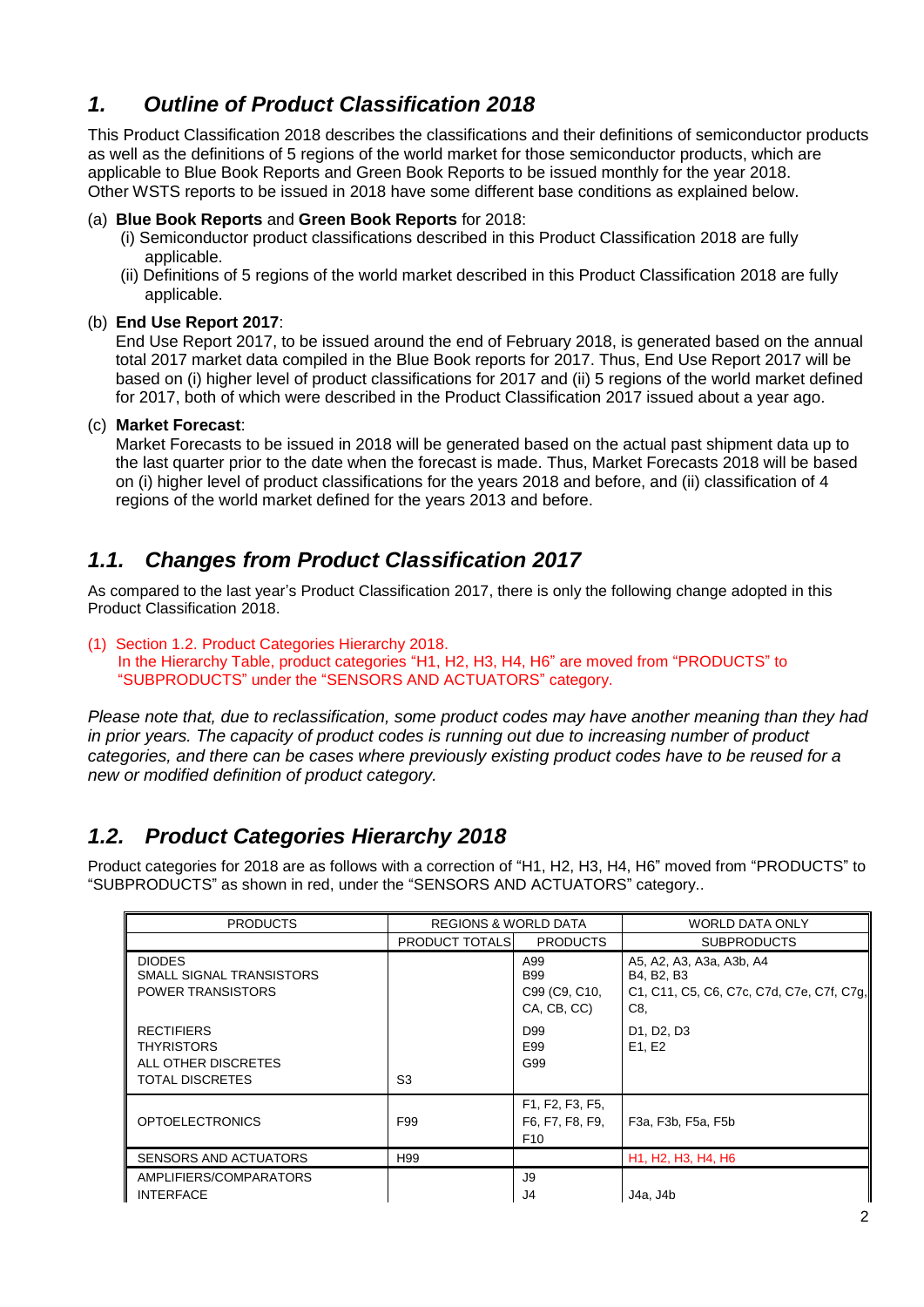| <b>PRODUCTS</b>                   | <b>REGIONS &amp; WORLD DATA</b> |                  | <b>WORLD DATA ONLY</b>                   |
|-----------------------------------|---------------------------------|------------------|------------------------------------------|
|                                   | <b>PRODUCT TOTALS</b>           | <b>PRODUCTS</b>  | <b>SUBPRODUCTS</b>                       |
| POWER MANAGEMENT                  |                                 | J6               | J6a, J6b, J6d, J6f, J6g, J6e             |
| SIGNAL CONVERSION                 |                                 | J7               |                                          |
| TOTAL GENERAL PURPOSE ANALOG      | J0                              |                  |                                          |
| <b>CONSUMER</b>                   |                                 | JB               | JBa, JBc, JBb                            |
| <b>COMPUTER</b>                   |                                 | <b>JC</b>        | JCc, JCd, JCe, JCf                       |
| <b>COMMUNICATIONS</b>             |                                 | JD               | JDa, JDb, JDc, JDd, JDe                  |
| <b>AUTOMOTIVE</b>                 |                                 | JE               | JEa, JEb                                 |
| <b>INDUSTRIAL &amp; OTHERS</b>    |                                 | JF               | JFd, JFe, JFa                            |
| TOT APPLICATION SPECIFIC ANALOG   | JA                              |                  |                                          |
| TOTAL ANALOG IC                   | <b>J99</b>                      |                  |                                          |
| <b>MOS MPU</b>                    |                                 | P <sub>1</sub>   | P1c, P1f                                 |
|                                   |                                 |                  | P5a, P5b, P5c, P5e;                      |
|                                   |                                 | P <sub>5</sub>   | P5m, P5n (P5j, P5k, P5l) P5o, P5p, P5q,  |
|                                   |                                 |                  | P5r, P5s, P5t (P5x, P5y), P5z            |
| MOS MCU P2 $(=P5 + P6)$           |                                 |                  | P6a, P6b, P6c, P6e;                      |
|                                   |                                 | P <sub>6</sub>   | P6m, P6o, P6z                            |
|                                   |                                 |                  | P6v, P6w, P6u                            |
| <b>MOS DSP</b>                    |                                 | P <sub>4</sub>   | P4a, P4b (P4j, P4k, P4l), P4c, P4d, P4f, |
|                                   |                                 |                  | P4g, P4h, P4i                            |
| TOTAL MOS MICRO IC                | P99                             |                  |                                          |
| <b>DIGITAL BIPOLAR</b>            |                                 | L1               |                                          |
| <b>MOS GENERAL PURPOSE LOGIC</b>  |                                 | L <sub>2</sub> a |                                          |
| <b>MOS GATE ARRAY</b>             |                                 | L2b              |                                          |
| MOS STD CELL & FIELD PROG LOGIC   |                                 | L2c              | L2e, L2f, L2g, L2h, L2i, L2j             |
| <b>MOS DISPLAY DRIVERS</b>        |                                 | L <sub>3</sub>   | L3a, L3b, L3c                            |
| MOS TOUCH SCREEN CONTROLLER       |                                 | L4               |                                          |
| <b>CONSUMER</b>                   |                                 | L <sub>5</sub>   | L5a, L5c, L5b                            |
| <b>COMPUTER &amp; PERIPHERALS</b> |                                 | L6               | L6g, L6h, L6i                            |
| <b>COMMUNICATION</b>              |                                 | L7               | L7a, L7b, L7c, L7d, L7f, L7e             |
| <b>AUTOMOTIVE</b>                 |                                 | L8               | L8a, L8b                                 |
| MULTIPURPOSE AND OTHER            |                                 | L9               |                                          |
| MOS SPECIAL PURPOSE LOGIC         | LA                              |                  |                                          |
| TOTA LOGIC IC (MOS & BIPOLAR)     | L99                             |                  |                                          |
| <b>MOS DRAM</b>                   |                                 | M1               | M1g, M1h, M1j, M1k, M1m, M1n, M1o, M1x   |
|                                   |                                 |                  | M2f, M2m, M2o, M2k, M2n, M2p,            |
| <b>MOS SRAM</b>                   |                                 | M2B, M2A, M2     | M2r, M2s, M2t                            |
| MOS MASK PROG ROM & EPROM         |                                 | M8               |                                          |
| MOS FLASH MEMORY                  |                                 | M7A, M7B, M7     | M7Aa, M7Ab, M7Ac, M7Ad, M7Ae, M7Af,      |
|                                   |                                 |                  | M7Ag, M7Ah                               |
|                                   |                                 |                  | M7Bk, M7Bl, M7Bm, M7Bn, M7Bo, M7Bp,      |
|                                   |                                 |                  | M7Bg, M7Br, M7Bs, M7Bx, M7By, M7Bz       |
| MOS OTHER MEMORY                  |                                 | M6               | M6a, M6b, M6c                            |
| TOTAL MOS MEMORY IC               | M99                             |                  |                                          |
| <b>CONSUMER</b>                   |                                 |                  | Q1                                       |
| <b>COMPUTER &amp; PERIPHERALS</b> |                                 |                  | Q <sub>2</sub>                           |
| <b>WIRELESS COMMUNICATION</b>     |                                 |                  | Q3a                                      |
| <b>WIRED COMMUNICATION</b>        |                                 |                  | Q3b                                      |
| AUTOMOTIVE INFOTAINMENT           |                                 |                  | Q4a                                      |
| OTHER AUTOMOTIVE                  |                                 |                  | Q4b                                      |
| <b>IC CARD</b>                    |                                 |                  | Q <sub>5</sub>                           |
| MULTIPURPOSE & OTHER              |                                 |                  | Q6                                       |
| TOTAL APPLICATION SPECIFIC IC     | Q99                             |                  |                                          |
| TOTAL MONOLITHIC IC               | S <sub>2</sub>                  |                  |                                          |
|                                   |                                 |                  |                                          |
| TOTAL SEMICONDUCTOR               | T99                             |                  |                                          |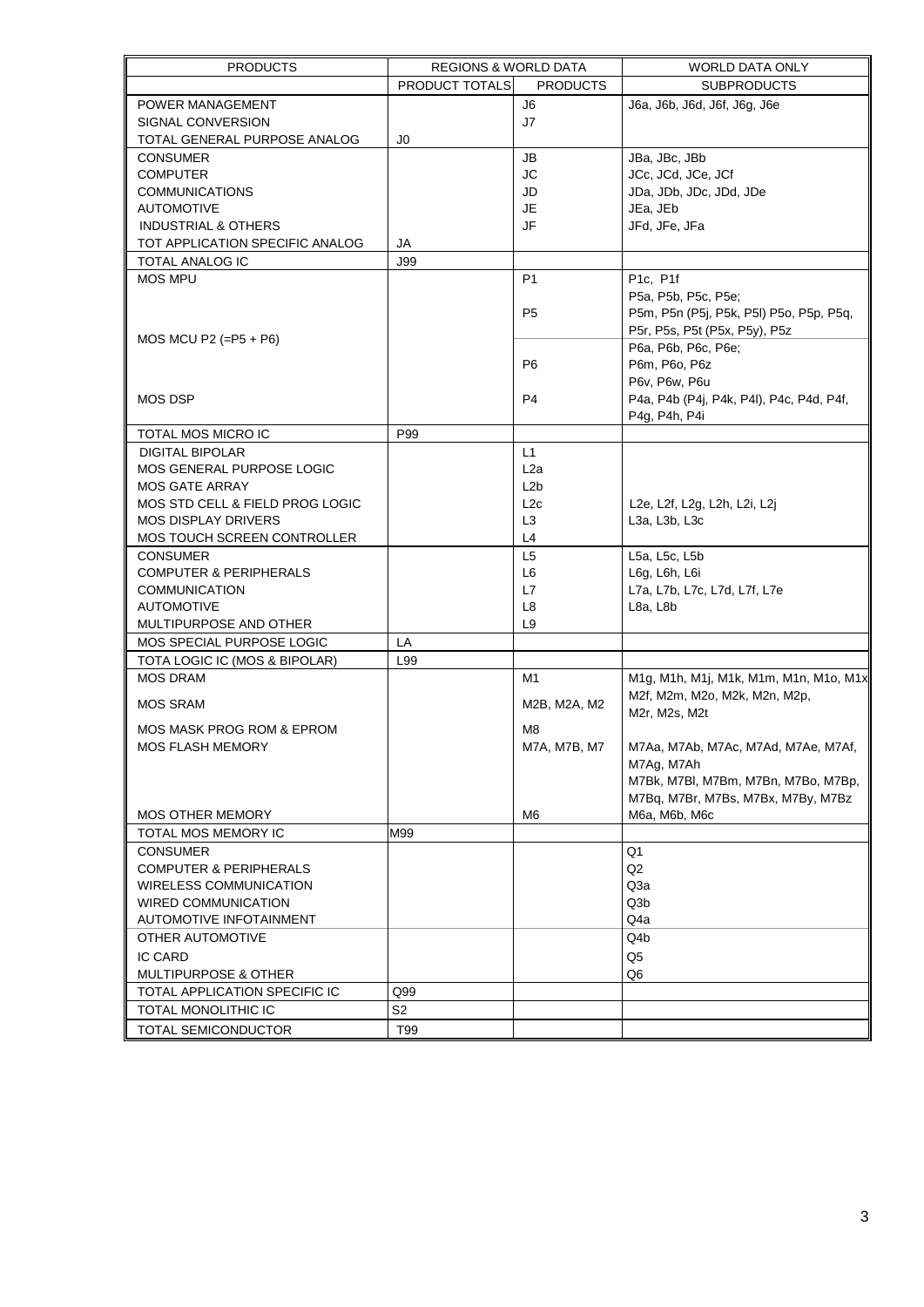# <span id="page-3-0"></span>*2. General Definitions*

# <span id="page-3-1"></span>*2.1. Semiconductor Materials/Technologies*

The semiconductor products covered by the WSTS reports may be fabricated, using various process technologies, from any material or compounds of materials, which exhibit semiconductor properties.

Examples: Germanium, silicon, III V compounds such as gallium arsenide or polycrystalline materials such as selenium, silicon carbide, cadmium sulfide, zinc oxide, organic compounds.

# <span id="page-3-2"></span>*2.2. Semiconductor Products*

Semiconductor Products are defined in two forms:

- 1. Packaged or encapsulated die or chips with leads or contacts, which are tested and marked (or identified) to meet the product specifications (finished products).
- 2. Die, chips or wafers, which have not been encapsulated but have been tested to meet the product specifications and are identified by the container or package in which they are shipped.

#### <span id="page-3-5"></span>Products Falling Into More Than One Category

Multichip packages and other more complex assembly and interconnect technologies may combine building blocks of semiconductor products that belong to more than one product category listed below. Billings on such products should, whenever possible, be prorated and split into the applicable parental product categories. In case this is not possible, the billings of the entire compound product may be reported in one of the product categories listed below that represents functional characteristics of the compound product in the most relevant manner.

# <span id="page-3-3"></span>*3. Definitions of Product Classification*

### <span id="page-3-4"></span>*3.1. Discretes*

- A. Diodes. General-purpose signal and switching diodes (rated less than 0.5 AMP), zener diodes, transient protection diodes and RF & microwave diodes.
	- A5 Small Signal Diodes General purpose signal and switching diodes and assemblies thereof (rated less than 0.5 AMP), excluding those designed for RF or microwave applications.
	- A2 Zener Diodes Diodes used primarily to regulate load voltages against changes in input voltages and load currents. Includes such diodes used in assemblies.
	- A3. Transient Protection Devices Devices performing exclusively the function to protect vulnerable circuits from electrical overstress such as that caused by ESD, inductive load switching and induced lightning transients. Two types of protection devices are distinguished by subcategories:
		- A3a. Avalanche Breakdown Diodes

A TVS diode used to protect vulnerable circuits from electrical transient over-voltage stresses, by clamping over-voltages to a maximum safe level. Available in discrete form (single diode) or within arrays (e.g. ESD Arrays)

A3b. Thyristor Surge Suppressor (TSS) or Crowbar Surge Protection Devices A TSS that switches transient over-voltages from a high voltage to a low voltage state when reaching a given voltage threshold, and diverts the surge current to ground by clipping and crow barring actions.

They may either be a two-leaded self-triggering thyristor diode or multi-leaded gated thyristors that are used for over-voltage protection.

Available in discrete form (single thyristor) or within arrays (e.g. protection circuits for line cards)

- A4. RF And Microwave Diodes Diodes designed specifically for RF or microwave applications.
- B. Small Signal and Switching Transistors. Transistors with a power dissipation of less than 1W (the power dissipation represents, for lead mounted types, the rating at 25 degrees C free air or ambient temperature and, for chassis mounted types, the rating at 25 degrees C case temperature). This category includes all RF and microwave small signal transistors, dual transistors, field effect transistors and all generalpurpose bipolar small signal transistors.
	- B4. Bipolar Small Signal Transistors Same definition as the above, but excludes field effect transistors and those designed for RF or microwave applications.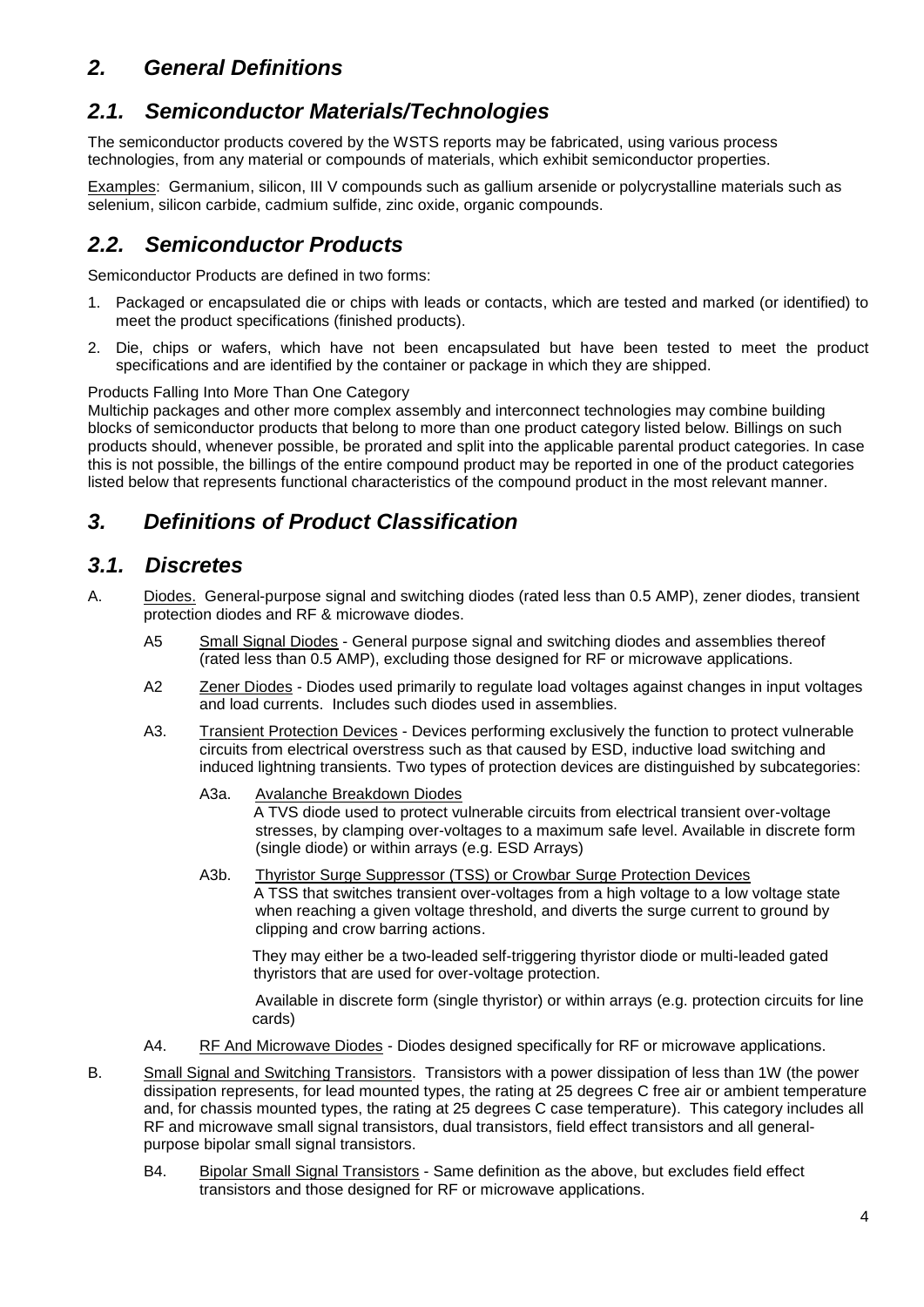- B2. Field Effect Transistors includes MOS Insulated gate FETS, insulated gate bipolar transistors (IGBT) and junction gate FETS which are not designed for RF or microwave applications.
- B3. RF & Microwave Small Signal Transistors All small signal transistors designed specifically for RF or microwave applications.
- C. Power Transistors. Transistors with a power dissipation of 1W or more (the power dissipation represents, for lead mounted types, the rating at 25 degrees C free air or ambient temperature; and, for chassis mounted types, the rating at 25 degrees C case temperature). This category includes RF and microwave power transistors, bipolar general purpose power transistors, field effect general purpose power transistors, insulated gate bipolar transistors (IGBT), Darlington power transistors, multiple chip devices which behave as a single chip device except for higher current and power rating, and modules assembled from these transistors.
	- C1. RF & Microwave Power Transistors Single transistors, which have a minimum power dissipation rating of 1W or more and are designed specifically for operation at RF or microwave frequencies.
	- C11. RF & Microwave Power Transistor Modules Modules assembled using RF or Microwave Power Transistors.
	- C5. Bipolar General Purpose Power Transistors Bipolar transistors with a power dissipation rating of 1W or more. This category excludes RF & microwave power transistors, field effect transistors, and modules assembled using these power transistors.
	- C6. Bipolar General Purpose Power Transistor Modules Modules assembled using Bipolar General Purpose Power Transistors.
	- C7c, C7d, C7e, C7f, C7g

Field Effect General Purpose Power Transistors - Transistors including MOS insulated gate FETs and junction gate FETs with a power dissipation rating of 1W or more. This category excludes RF & microwave power transistors, bipolar power transistors, insulated gate bipolar transistors (IGBT), and modules assembled using these field effect transistors. By the voltage range, this product has the following 5 categories.

- C7c. Field Effect General Purpose Power Transistors (≤ 40V) – up to and including 40V.
- C7d. Field Effect General Purpose Power Transistors (≤ 100V) – more than 40V and up to and including 100V.
- C7e. Field Effect General Purpose Power Transistors (≤ 200V) – more than 100V and up to and including 200V.
- C7f. Field Effect General Purpose Power Transistors (≤ 400V) – more than 200V and up to and including 400V.
- C7g. Field Effect General Purpose Power Transistors (>400V) – more than 400V.
- C8. Field Effect General Purpose Power Transistor Modules Modules assembled using Field Effect General Purpose Power Transistors.

The following product categories, C9 and C10, have regional data.

- C9. Insulated Gate Bipolar Transistors (IGBT) Discrete insulated gate bipolar transistors (IGBT) with a power dissipation rating of 1W or more. This category excludes RF & microwave power transistors, bipolar power transistors, field effect general-purpose power transistors, and modules assembled using these power transistors.
- C10. Insulated Gate Bipolar Transistor (IGBT) Modules Modules assembled using IGBTs.

In addition to classification into the above subcategories C1, C11, C5, C6, C7c, C7d, C7e, C7f, C7g C8, C9 and C10 based on device types, all Power Transistors under this category C shall be classified into the following three products groups, and total dollar value sold in each region and Total Worldwide, and the Total Worldwide Units shall be reported for each of the three product groups.

- CA. Bipolar and Other Power Transistors including C1, C11,, C5 and C6.
- CB. Insulated Gate Bipolar Transistors including C9 and C10.
- CC. MOSFET Power Transistors including C7c, C7d, C7e, C7f, C7g and C8.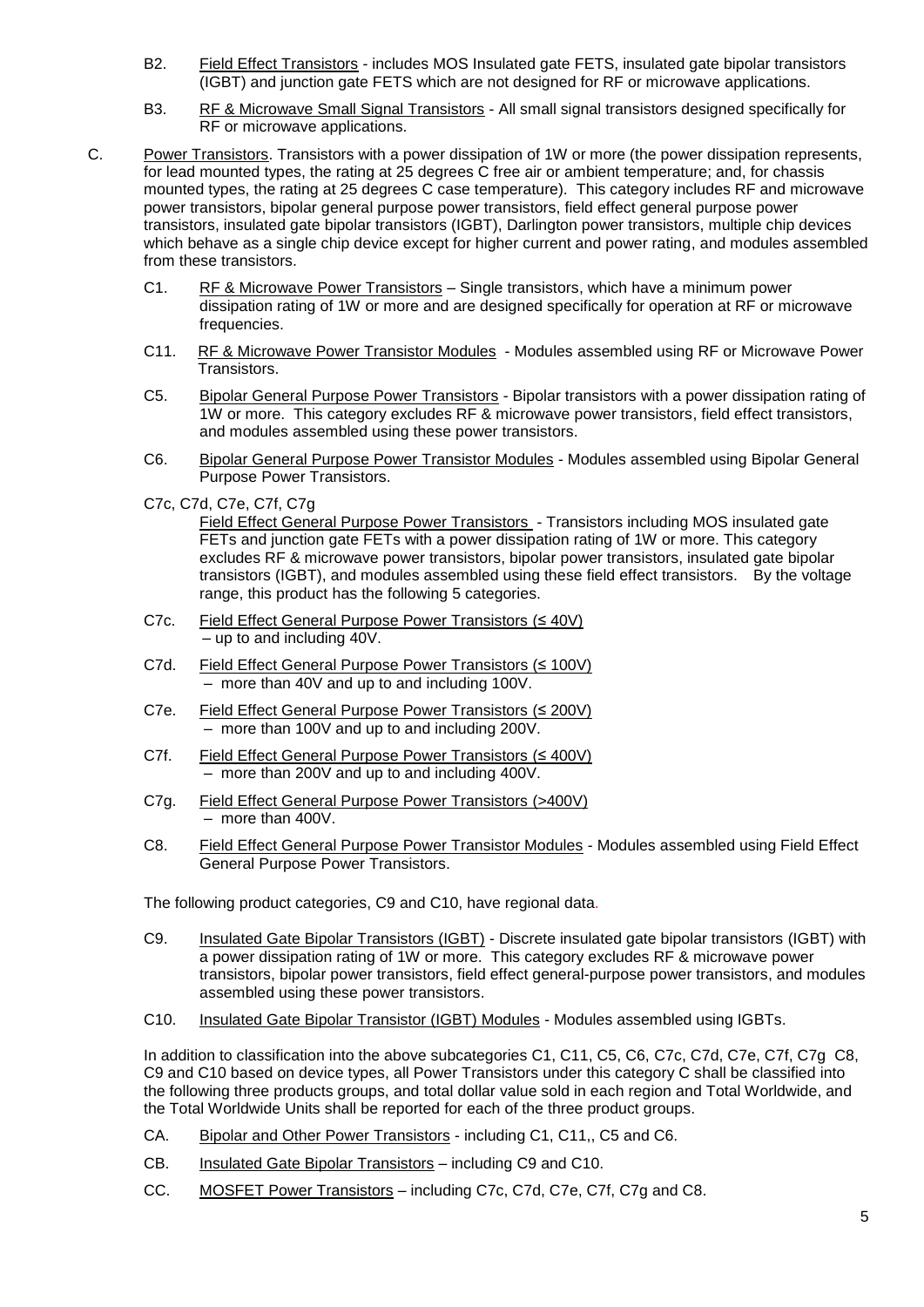- D. Rectifiers (Power Diodes). Includes all discrete rectifiers (rated at 0.5 AMPS average or greater) and assemblies/modules composed thereof.
	- D1. 0.5 3.0 AMPS All devices at specified current per element.
	- D2. 3.1 35.0 AMPS All devices at specified current per element.
	- D3. 35.1 AMPS and over All devices at specified current per element.

NOTE A. Modular units and other rectifier assemblies are reported as complete product. The value of the assembly will be reported and each assembly is counted as one unit. Thyristor/rectifier combinations will be reported in the appropriate Thyristor category.

NOTE B. Specialty discrete rectifiers, modules, or assemblies with individual element current ratings less than 0.5 AMP average, but specifically characterized for rectification function shall be reported per D1 above (Examples: high-voltage, low current rectifier assemblies for cathode ray tube, precipitrons, etc.).

- E. Thyristors. Includes all unidirectional and bi-directional thyristors and assemblies/modules composed primarily thereof.
	- E1. 0 55.0 AMPS (RMS) All devices at specified current per element.
	- E2. 55.1 AMPS (RMS) and over All devices at specified current per element.

NOTE A. Modular Units (Power Modules) and other thyristor and thyristor-rectifier assemblies composed of any combination of thyristors and rectifiers in either "chip" and/or discrete form shall be reported in the thyristor product category.

NOTE B. Modular units and other thyristor assemblies are reported as complete product. The value of the assembly will be reported and each assembly is counted as one unit.

NOTE C. Thyristors designed for and used in transient protection applications are to be reported in category A3b.

- G. All Other Discretes. Includes varactor tuning diodes, selenium rectifiers and other polycrystalline devices, and any other discrete semiconductor device not specifically listed above.
- S3. Total Discretes. Total of items A, B, C, D, E and G.

### <span id="page-5-0"></span>*3.2. Optoelectronics*

- F. Optoelectronics. Includes displays, lamps, couplers, and other opto-sensing and emitting semiconductor devices (excludes liquid crystal devices and displays, incandescent lamps and displays, etc.).
	- F1. Displays Single or Multiple Digit character displays are reported as complete assemblies.
	- F2. Lamps Discrete solid-state light source (visible only) of any size, shape, color and light intensity.
	- F3. Couplers/Isolators & Switches Devices consisting of an optical emitter and detector integrated into single package.
		- F3a. Opto Couplers & Isolators The device consisting of optical emitting die (mostly infrared) and a silicon detector which is optically coupled with the emitter. The device may be a phototransistor, opto triac or opto IC, integrated into a single package. Coupling devices are designed for signal transmission between two electrically separated circuits. Isolaters perform galvanic and electrical isolation between input and output circuitry by using isolating material. The change of the output signal is driven by the change of the input signal. These devices are primarily used to protect the microcontroller from interferences from the power side of the circuitry, in such applications as power supplies, line receivers, computer interfaces, etc.
		- F3b. Optical Switches (Transmissive/Reflective) Transmissive switches include an emitting die (mostly infrared) and a detector located on the opposite side of the optical axes in a single package, and the light path is broken or modified by an external physical object. Transmissive switches are used for small distances and narrow objects. Reflective switches have the emitter positioned next to the detector, and the signal transmission goes by reflection of a dedicated media. Reflective switches are used for a wide range of distances and objects of different shapes. Interrupters convert mechanical movements into electrical signals. With these devices, the change of the output signal is made by interrupt or reflection of an infrared beam with a media. These devices are predominantly used where mechanical movement has to be converted into an electrical signal, in such applications as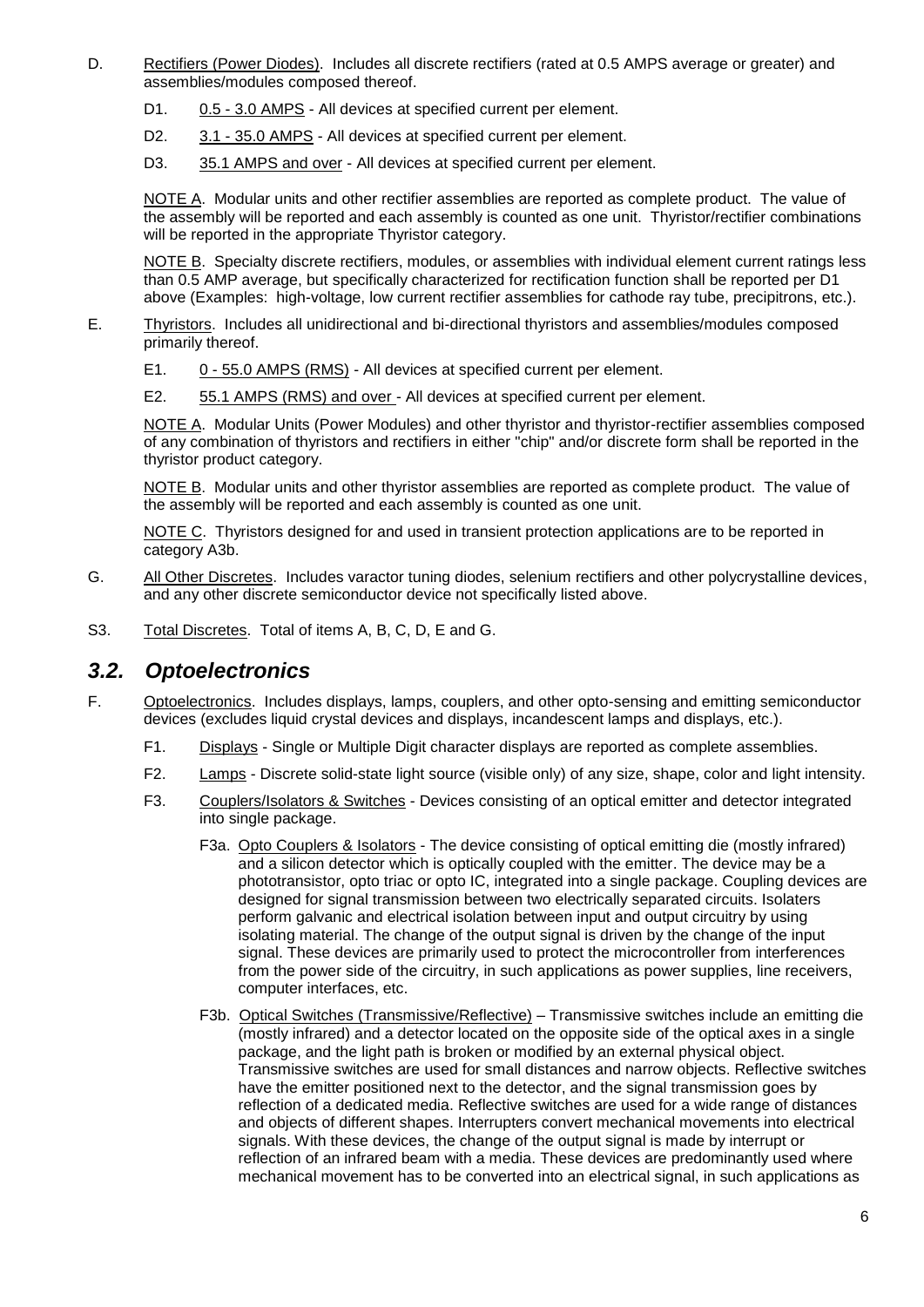mobile phones, vending machines, validators, printers, copy machines, tachometer, glucose meter, steering wheel, etc.

- F8. Laser Pick-up Devices generating coherent radiation whose wavelength is generally 0.8um and less, mainly used for optical disk drives.
- F9. Laser Transmitter Devices generating coherent radiation whose wavelength is generally greater than 0.8um, mainly used for optical communications.
- F5. Image Sensors Monolithic integrated circuit capable of translating light into electrical voltages or currents for generating an image. Includes area, circular and linear types using device structures such as charge coupled device (CCD), charge injection device (CID), charge coupled photodiode (CCP), charge priming device (CPD), metal oxide semiconductor (MOS) such as CMOS Image Sensor, self scanning photodiode (SSP), etc. Devices may be fabricated from any semiconductor technology.
	- F5a. CCD & Other Image Sensors CCD and all Image Sensors not included under F5b below.
	- F5b. CMOS Image Sensors Image sensors in CMOS technology including ancillary analog and/or digital circuit functions on the same chip.
- F7. Infrared Infrared emitters and all detectors. Includes both discrete devices and assembled modules. IR LED Emitter for Light Sensors included in the same package as the sensor shall be reported in product category F10.
- F10. Light Sensors Monolithic and assembled modules that detect presence of light and change it into electrical voltages or currents. Such devices include discrete and combo sensors, such as Ambient Light Sensors (ALS), Proximity Sensors (including IR LED Emitter in a same package), Color Sensors (RGB), Ultraviolet Sensors, Heart Rate Sensors, etc.
- F6. Other Optoelectronics All other optoelectronics devices not specifically listed above, including fiber optic components and solar cells.
- F99 Total Optoelectronics. Total of items F1, F2, F3, F5, F6, F7, F8, F9 and F10

### <span id="page-6-0"></span>*3.3. Sensors and Actuators*

- H. Sensors & Actuators. Semiconductor devices whose electrical properties are designed to correlate to temperature, pressure, displacement, velocity, acceleration, stress, strain or any other physical, chemical or biological property.
	- H1 Temperature & Other Sensors All devices for measurement of temperature in gases, liquids or solids, and all other non-optical sensors not included in H2, H3, H4 and H6.
	- H2 Pressure Sensors All devices for direct measurement of pressure.
	- H3 Acceleration and Yaw Rate Sensors All devices for direct measurement of acceleration and yaw rate or spin rate.
	- H4 Magnetic Field Sensors All devices for measuring any kind of magnetic field
	- H6. Actuators Devices with the primary purpose to translate electrical signals into physical actions. These devices may also contain complex digital and/or analog circuitry that controls the specific actions. This includes, but is not limited to, ink jet nozzles, micro mirrors, solid-state relays, and SAW filters.
	- NOTE: All optical sensors are to be reported in the appropriate category of Optoelectronics.

H99 Total Sensors and Actuators. Total of items H1, H2, H3, H4 and H6.

### <span id="page-6-1"></span>*3.4. Integrated Circuits*

Circuits combining digital and analog techniques are classified into digital circuits or analog circuits according to the chip area devoted to the respective technique. Circuits having greater than 50 percent of their chip area devoted to digital techniques are classified as digital circuit. Conversely, analog circuits must have greater than 50 percent of their chip area devoted to analog techniques. If the chip area ratio cannot be determined exactly, a circuit may as well be deemed "analog" if the essential functions of the circuit are related to the processing of analog signals.

The terms "Devices" and "ICs" are used inter-changeably in this Section [3.4,](#page-6-1) both with the same meaning of the "Integrated Circuits".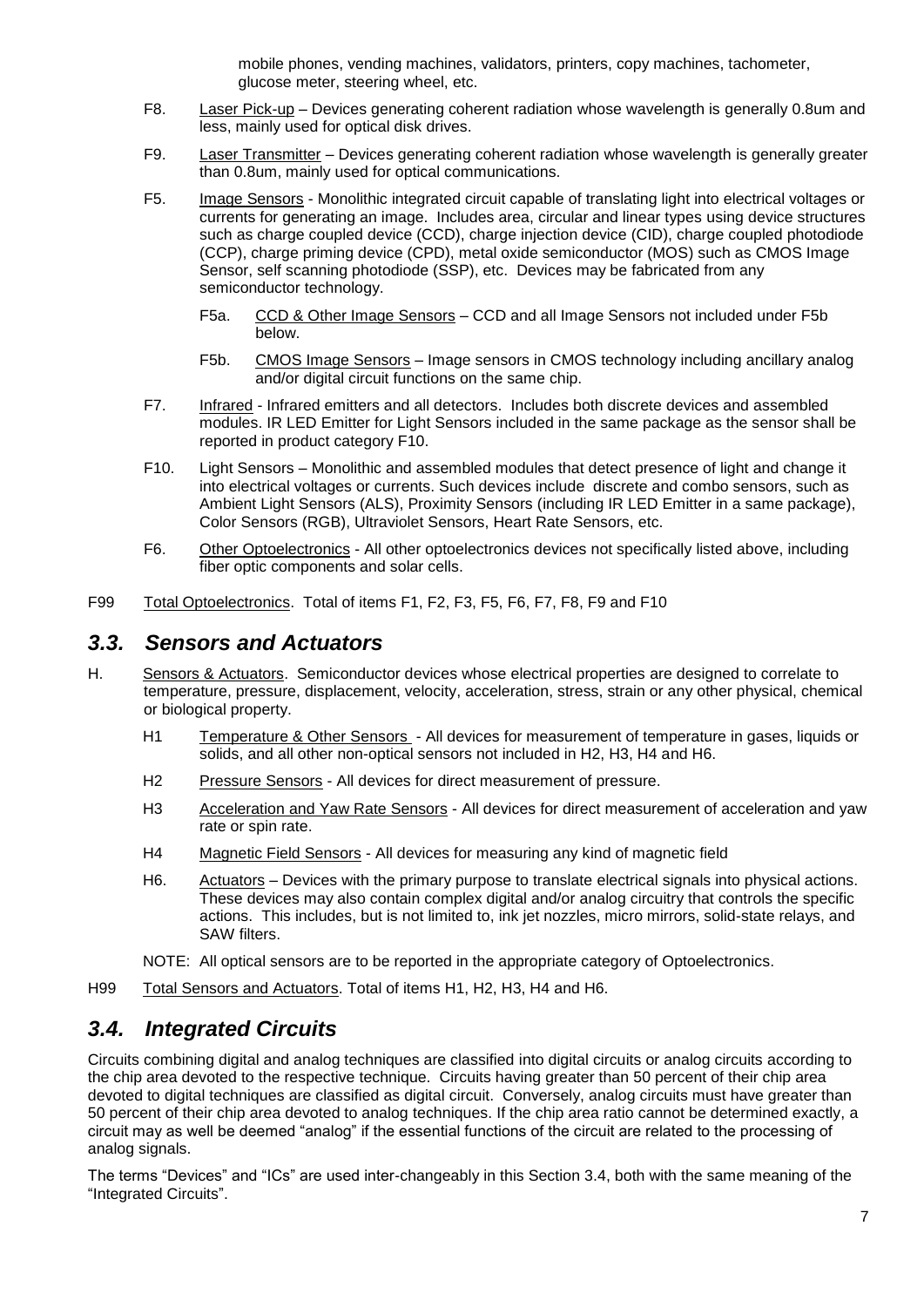# <span id="page-7-0"></span>*3.4.1.Analog*

J. Analog. Devices are classified as ANALOG if at least 50% of the total die area of the integrated circuit(s) in the device is occupied by ANALOG circuitry. Where the total die area of the integrated circuit(s) in the device cannot be accurately determined to be at least, but is close to, 50%, the device may be classified as ANALOG if the essential function of the device is to process analog signals, AND at least one of the following is applicable; in the intended use of the device, the signal at the input of the device is analog in nature, or the signal at the output of the device is analog in nature. An analog signal is defined as a signal in which the relevant data is continuously varying in voltage or current over time, and is not a digital signal with discrete levels. For example, analog conditioning of a digital signal for transmission over a cable is considered as an analog function.

Analog devices include those which contain multiple integrated circuits/chips in a monolithic package. But Analog ICs may, according to their semiconductor content, be classified to one of the module categories in C – Power Transistors. "Semi-custom" devices such as Analog Arrays or other Linear Networks are included in J Analog. Excluded are hybrid circuits, board level products, and discrete components. Devices can be classified as Analog regardless of the device manufacturing process technology used, such as Bipolar, MOS, BiMOS, etc.

Chip development charges, such as non-recurring engineering (NRE) charges for custom and semicustom devices, are part of the value to be reported.

This Analog category contains General Purpose Analog (code J0) and Application Specific Analog (code JA) subcategories.

The General Purpose Analog category is sub-divided into specific functional subcategories of Amplifiers/Comparators (Signal Conditioning), Signal Conversion, Interface, and Power Management ICs. These categories are defined in terms of functionality instead of a specific device type, thereby allowing a device containing a mixture of different circuits, such as amplifiers, A-to-D converters, and power management circuitry, for example, to be classified as either a Signal Conditioning device, Signal Conversion device, or a Power Management device depending on its primary or dominant function. Further descriptions and examples of what devices constitute these subcategories are given in the definitions of the appropriate subcategories below. In general, however, if a device includes an A-D converter as well as amplifiers, the converter circuit will most probably be the most important function of the device and therefore it would be classified as a signal conversion circuit. A similar case will generally apply to devices with multiple functions which includes power management. In most cases, these would be classified as Power Management devices. There may be cases which are not so clear-cut. For example, a device with amplification and line driving circuits may be classified under Signal Conditioning or Interface. The classification of the device should be determined by the function which is the most important part of the device.

Application Specific Analog is sub-divided by the specific end applications for which the device is designed for. Where the end application for the device cannot be specifically determined or where the device is used in many applications without one end-application dominating, the device should be classified into the General Purpose Analog category according to its primary or dominant function. This is further explained below, together with a guideline to help in classification as shown in figure 1.



#### Figure 1: Guideline for Classification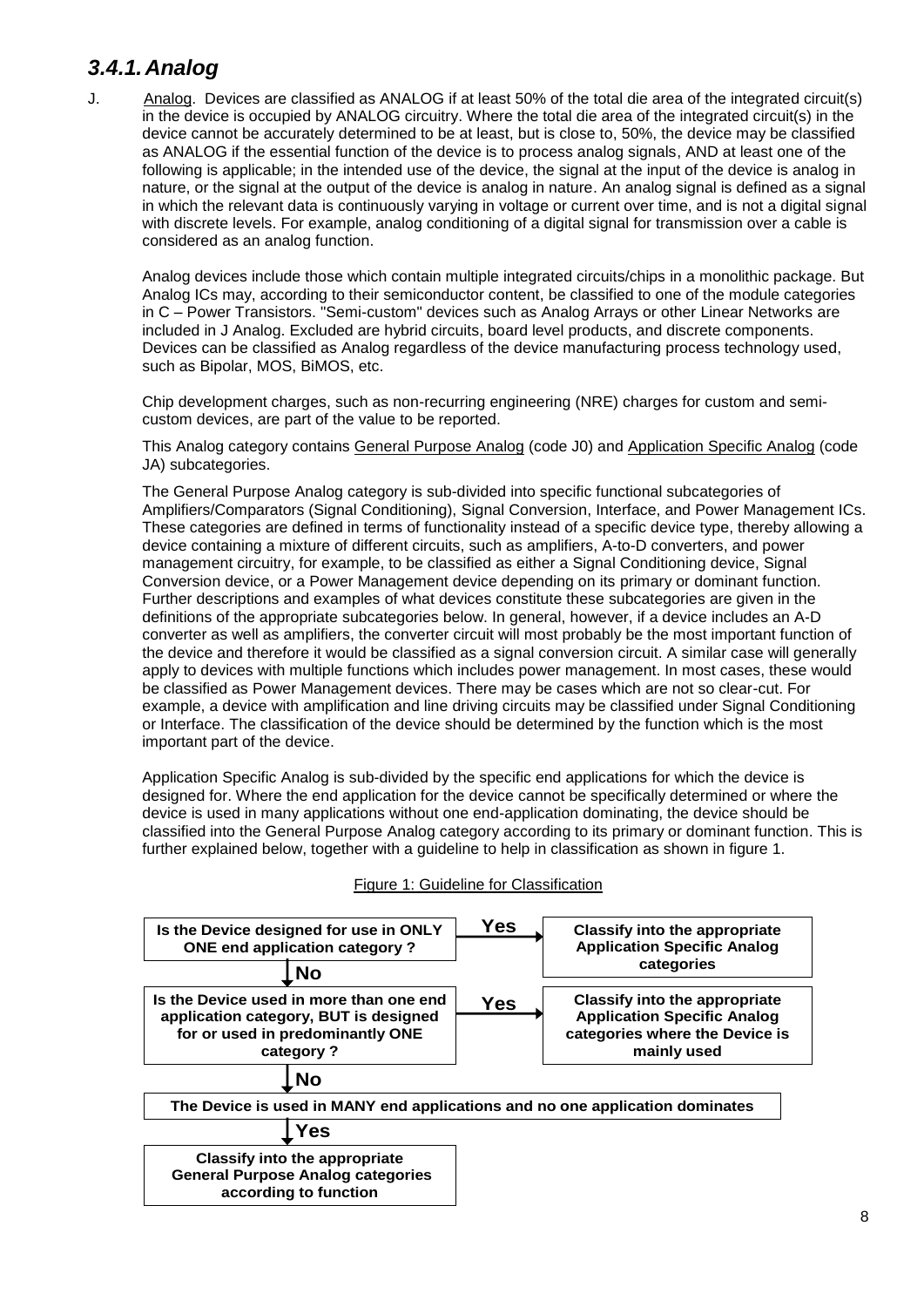- J0. General Purpose Analog General Purpose Analog is sub-divided into specific functional subcategories of Amplifiers/Comparators (Signal Conditioning), Signal Conversion, Interface, and Power Management ICs. These subcategories are defined in terms of functionality instead of a specific circuit type. A device should be classified into one of the following subcategories depending on its primary or dominant function, regardless of the mix of circuitry used in the device. Devices which are intended primarily for a specific application should be classified into one of the Application Specific Analog IC subcategories (JB-JF).
	- J9. Amplifiers/Comparators (Signal Conditioning) **-** General Purpose Analog ICs whose primary or dominant function is to condition or modify the incoming Analog signal to enhance it for further processing such as signal conversion or interfacing. This category includes devices which provide functions such as signal filtering, signal amplification, level shifting, buffering or comparison. Current sense amplifiers and trans-impedance amplifiers are included in this category.
	- J7. Signal Conversion General Purpose Analog ICs whose primary or dominant function is to convert the signal from one form to another for further processing by other ICs including digital ICs such as a microprocessor or FPGA. The signal before or after conversion should be analog. These include general purpose devices whose primary function is Analog-to-Digital conversion, Digital-to-Analog conversion, and Voltage-to-Frequency conversion. Discrete sample-and-hold circuits are part of this category. However, this function is generally integrated into the signal conversion circuit. Analog switches and multiplexers which are often used with the above converters are included in this category.
	- J4. Interface General Purpose Analog ICs whose primary or dominant function is to modify or shape the signal in order to ensure signal integrity for transmission over a distance through a physical medium such as a wire, cable, waveguide, or tracks within a printed circuit board. These include devices which shape the signal for transmission over the medium or which reconstructs the received signal after transmission to recover the intended signal integrity. A device may be classified into this category if at least one of the following is true; the signal at the input of the device is analog in nature, or the signal at the output of the device is analog in nature. An analog signal is defined as a signal which is continuously varying in voltage or current over time, and is not a digital signal with discrete levels. This subcategory includes general purpose Line Drivers and Receivers. Application specific devices should be classified into one of the Application Specific Analog categories (JB-JF). Devices whose primary function is basic ESD protection or EMI filtering are classified into category A3 under A Diodes, and should be excluded.
		- J4a. Interface Logic and Amplification line drivers, receivers, keyboard encoders, error checking circuits, and display drivers.
		- J4b. Interface Conditioning and Protection ESD protection and EMI filtering using specific passive integration technologies, excluding basic ESD protection devices classified under category A3.
	- J6. Power Management General Purpose Analog ICs whose primary or dominant function is to convert, control or distribute DC power. This category includes devices which convert a source voltage into another voltage which can be used for powering other integrated circuits and which include a management capability to control the output voltage. AC to DC power conversion should be included in this category. General purpose LED drivers are classified into the appropriate Regulator category. Only products which are integrated circuits should be classified in this Power Management category. Discrete devices such as transformers, bridges and inductors used for power conversion should be classified into one of Discrete categories A-E. Power management ICs designed for use in a specific end application should be classified into the appropriate Application Specific Analog category of JB-JF.
		- J6a. Linear Regulators General purpose converter ICs that use a non-switching circuit such a variable resistor or divider network for voltage conversion. These include Low Drop Out regulators (LDO).
		- J6b. Switching Regulators General purpose converter ICs that use a switching circuit to up convert and/or down convert a voltage source to a different voltage for powering other ICs. Devices can be with or without integrated FETs, and include buck regulators, boost regulators, and buck-boost regulators.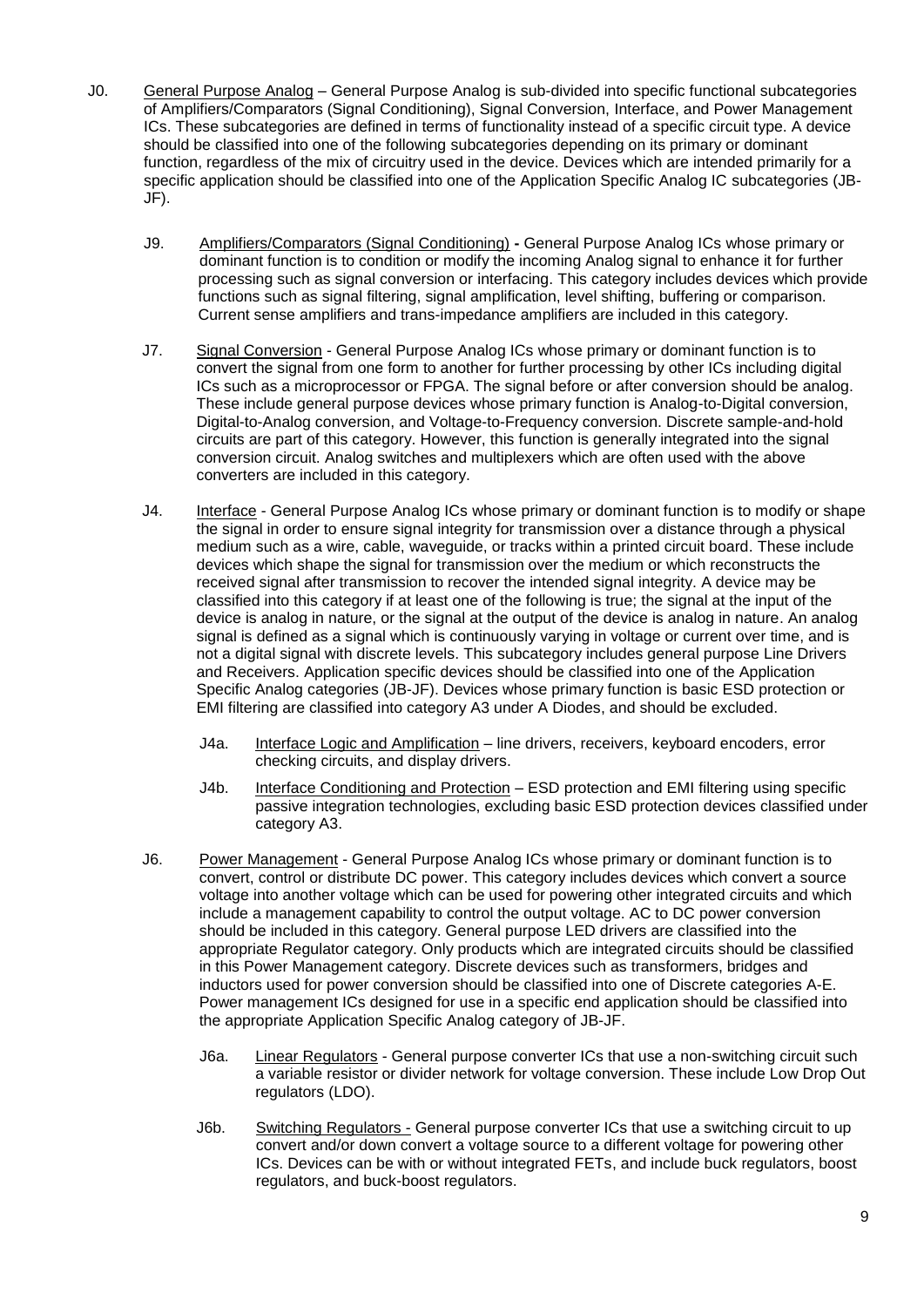- J6d. Voltage References General Purpose Analog ICs that provide a constant voltage source to the load irrespective of variations in output current or input voltage.
- J6f. Supervision, Sequencing and Control General Purpose Analog ICs that source or sink power specifically over physical medium/interfaces and include Hot Swap controllers, USB Power ICs, and Power-over-Ethernet (PoE) power source and sink ICs. These devices may also include circuitry to supervise, control and sequence power to these interfaces.
- J6g. Battery Charging and Management General Purpose Analog ICs that source and manage power for charging batteries such as Lithium Ion batteries for portable equipment. These may include either linear or switching regulators specifically designed for battery charging and management. These devices may include complementary battery management functions such as charge monitors, gas gauges, and battery protection and authentication.
- J6e. Other Power Management All other General Purpose Analog ICs with Power Management functions not falling into any of the other subcategories under this J6 Power Management category.
- JA. Application Specific Analog Circuits Among all analog circuits according to the general definition (see the first paragraph of 3.4.1. Analog), this category includes those, which are uniquely designed for a specific application and fall in one of the following categories from JB to JF. These circuits may be customer specific or catalog products for multiple customers sharing the same application. They may be based on any technology and on any methodology of design.
	- JB. Consumer Application Specific Analog ICs designed specifically for and used in consumer applications / end equipment. Consumer end equipment is defined as those which are intended for personal or home use, is usable by all demographics, and are generally used for entertainment, capturing/storing of images and audio/video for personal consumption, and for home convenience. They are generally designed for use in the home but are increasingly becoming more and more portable. Included in this category are Digital TVs (DTV), Digital Still Cameras, MP3 players, DVD players, Set Top Boxes (STB), Game Consoles, Hi-Fi Audio/Video products, Home Entertainment Systems and White Goods. Devices should be reported into one of the following subcategories based on the end equipment which it is designed for.
		- JBa. Audio/Video Application Specific Analog ICs designed for and used in portable and non-portable equipment with audio and/or video capture and display functionality. Portable equipment include MP3 Players, Digital Video Cameras (excluding Digital Still Cameras and Camcorders), Portable DVD players, Personal Voice / Memo Recorders, Handheld GPS devices, and Digital Radio Receivers,. Devices designed for end equipment which have voice communication as the primary function are classified under Cellular Phones in JDa. Non-Portable/Home Entertainment equipment include DVD players, DTVs, STBs, A/V Hi-Fi Receivers, and Home Theater Systems.
		- JBc. DSC/Camcorder Application Specific Analog ICs designed for and used in Digital Still Cameras (DSC) and Camcorders.
		- JBb. Other Consumer Application Specific Analog ICs designed for and used in all other consumer equipment not falling into other subcategories under this JB Consumer. For example, this JBb includes Application Specific Analog ICs designed for and used in White Goods (Air Conditioners, Washing Machines, Driers, Refrigerators, Cookers, Ovens, and other Home/Kitchen Appliances) and other products such as Personal Weighing Scales, Hair Driers, Electronic Toothbrushes, Electronic Toys, Musical Instruments, Smart Watches and Fitness Monitors. Those Application Specific Analog ICs designed for and used in Gaming Consoles (both portable and non-portable) are classified into this category.
	- JC. Computer Application Specific Analog ICs designed for and used in Computing and Computer applications including computer peripherals. ICs in this category are reported into the following subcategories based on the function for which they are designed.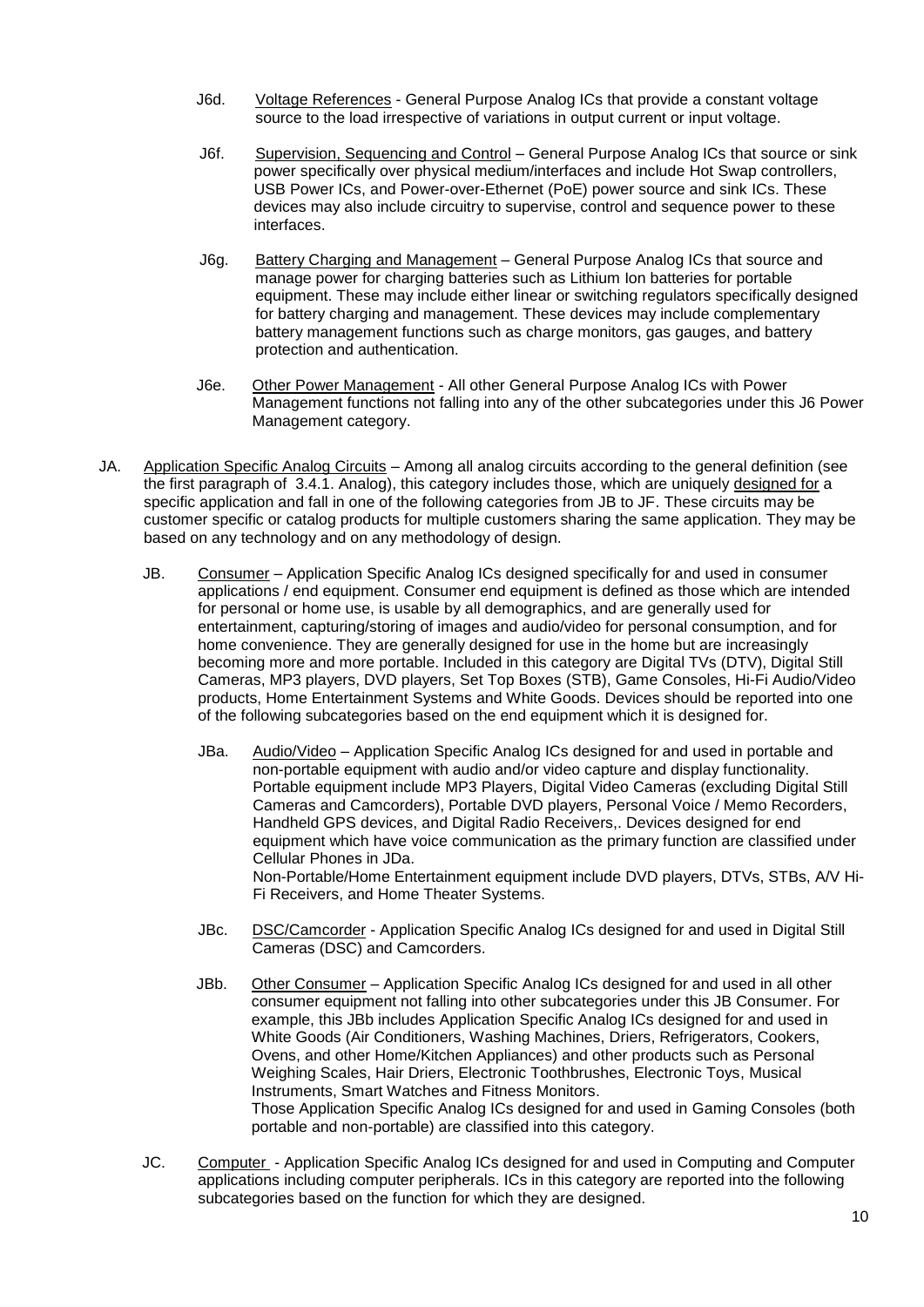- JCc. Computer Systems and Displays Application Specific Analog ICs designed for and used in all computer systems including Desktop PC, Notebook/Laptop PC, Tablet PC, Handheld/Net PC, Mainframe Computers, Servers, and Workstations. Monitors including LCD displays for use with computers fall into this computer systems category.
- JCd. Storage Devices Application Specific Analog ICs designed for and used in data storage equipment associated with computers. These include magnetic, optical, and solid state storage, Hard Disk Drives, Tape Drives, CD-RW/DVD-RW drives and RAID devices. This subcategory does not include dedicated music CD or DVD-related ICs, which are included under Consumer applications. Devices usable in both consumer and storage equipment shall be classified into this Storage Devices subcategory. Devices in this subcategory include read/write amplifiers, read channel devices, head positioning controllers, spindle motor control ICs, mass storage pre-amps, etc.
- JCe. Computer Peripherals Application Specific Analog ICs designed for and used in peripheral equipment associated with computers. These include Printers (including MFP or Multi-Function Printers), Copiers, Scanners, Keyboards, Mice, Networking cards/equipment, as well as Broadband/Wireless Modems and Wireless Routers designed for or used with computers.
- JCf. Other Computing Application Specific Analog ICs designed for and used in all other computer products not falling into any of the above subcategories
- JD. Communications Application Specific Analog ICs designed for and used in non-military voice and data communications end equipment and infrastructure. ICs under this category shall be classified into one of the following subcategories depending on the application for which they are designed.
	- JDa. Cellular Phones Application Specific Analog ICs designed for and used in Cellular phones and Multi-function (voice/web/email) Handheld Devices which have voice communications capability as a primary function. These phones are designed for use in wide area cellular networks including 2G, 3G, Wimax and using wide area transmission formats such CDMA, GSM and upgrade versions thereof.
	- JDb. Wireless Infrastructure. Application Specific Analog ICs designed for and used in equipment which provides the fixed infrastructure required to support wireless communications with cellular phones and other handheld wireless devices. These include wireless infrastructure end equipment used in both public and enterprise networks. This category includes all types of Wireless Base stations (GSM, WCDMA, WiFi, WIMAX etc.)
	- JDc. Wireless Communication Short Range Application Specific Analog ICs designed for and used in short range wireless equipment. These include wireless terminals such as cordless phones, combination cordless phone/answering machines, DECT cordless phones, and other wireless Customer Premise Equipment (CPE) or portable wireless communications devices using short range wireless transmission formats such as Bluetooth, WLAN, UWB, and Zigbee.
	- JDd. Other Wireless Communication Application Specific Analog ICs designed for and used in all other wireless communications equipment not falling into any of the above categories JDa, JDb and JDc. These include portable 2-way radio communication equipment, long-range Private Network Communication Radios, and Satellite Radios.
	- JDe. Wired Communications/Infrastructure and Other Communications Application Specific Analog ICs designed for and used in equipment for wired communications. These include wired infrastructure end equipment used in both public and enterprise networks. Public network infrastructure includes Central Office Switches, SDH equipment, Optical Switches, WANs, MANs, LANs, DSL line cards, Routers, and Cable Head ends. Enterprise network infrastructure include LAN, PBX, Ethernet Routers and Switches.

This subcategory JDe also includes Application Specific Analog ICs designed for and used in all other communications products not falling into any of the above subcategories JDa, JDb, JDc and JDd. These include corded phones/speakerphones, wired Customer Premise Equipment (CPE), wired communications terminals, Audio/Video conferencing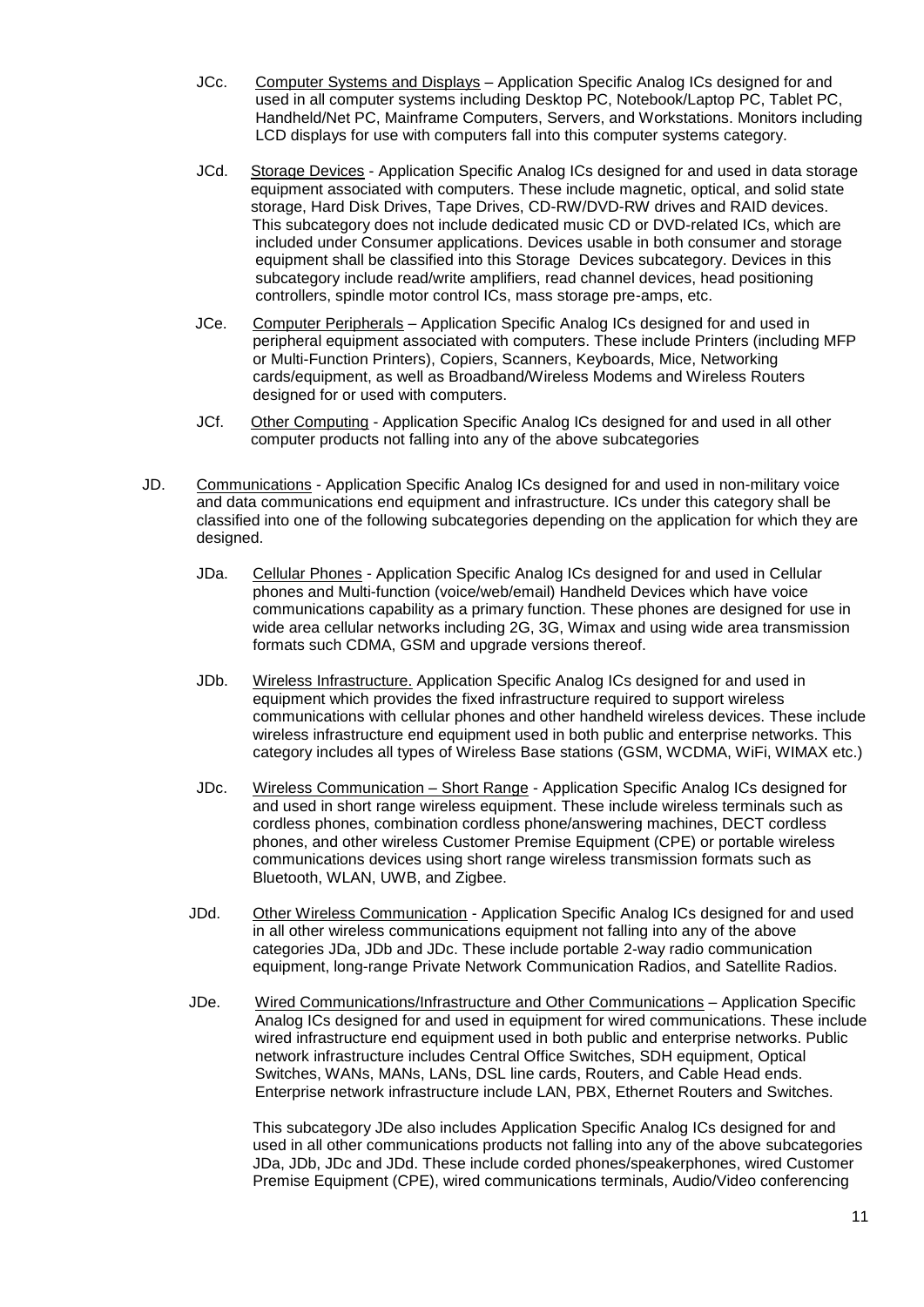terminals, corded phone/answering machines, Broadcast & Professional Video Editing Equipment, TV and Radio Broadcast Switching and Routing Equipment.

- JE. Automotive Application Specific Analog ICs designed for and used in Automotive end equipment. These ICs are classified into the following subcategories:
	- JEa. Infotainment (Information & Entertainment Systems) ICs designed for and used in Automotive end equipment for driver information and passenger entertainment electronics (e.g. speed/mileage display systems ("dash-board information"), factory installed GPS for car navigation, and radio/satellite receivers). Portable GPS equipment, which can be used in a car, is classified as Consumer, whereas GPS systems installed in the car by the car manufacturer are classified as Automotive. ICs for car audio applications, which are equally or predominately used in home audio equipment, shall be classified into JB Consumer.
	- JEb. Other Automotive ICs designed for and used in Automotive end equipment including cabin/control electronics, safety electronics (e.g. airbags, ABS, LIDAR, back-up and circumferential camera systems (*excluding displays, see Note below.*)), power train/engine management electronics, security electronics, body electronics (e.g. active suspension), and lighting (including LED lighting for automotive head/tail lights). Devices containing semiconductor sensor elements should be classified into H99-Sensors, irrespective of the analog or logic content of the IC.

*(Note) All ICs for the display system of a GPS shall be reported into the JEa Infotainment category, independent of a possible circumferential camera system.*

- JF. Industrial & Others Application Specific Analog ICs designed for and used in Industrial end equipment as defined below, or other applications not specified in JB-JE above. ICs containing semiconductor sensor elements together with analog circuitry shall be classified into the appropriate category in H99-Sensors, irrespective of the analog content and functions of the circuit. ICs in this category are reported into the following subcategories based on the function for which they are designed.
	- JFd. RFID Transponders Application Specific Analog transmitter/receiver ICs designed for and used in all active and passive RFID transponders regardless of frequency. These ICs may transmit unique identifier (ID) only or other data. Passive transponders are powered solely by the antenna field of the separate reader/writer device and do not require its own power source such as a local battery as in the case of active transponders. A passive transponder is activated by the reception of a pre-determined signal from the reader/writer. Only the value of the analog IC used in the transponder should be reported in this subcategory.
	- JFe. Medical/Healthcare Application Specific Analog ICs designed for and used in Medical Diagnostic, Monitoring, and Therapeutic applications. These include but are not limited to the following:

Medical Imaging including Magnetic Resonance Imaging (MRI) scanners, Computerized Axial Tomography (CAT) scanners, Ultrasound equipment, Positron emission tomography (PET) scanners, and X-ray equipment.

Clinical Medical equipment including Blood Analyzers, Vision Testing equipment, and Dialysis Machines.

Personal Healthcare including Blood Pressure Monitors, Thermometers, Diabetes Testers, and Hearing Aids.

Other medical equipment and products including Surgical equipment, Remote Surgical Stations, Vision Correction Surgery equipment, Skin Surgery/Cosmetic Surgery equipment, External Defibrillators, Laboratory Equipment, Spectrometers, Centrifuges, Sterilizers, and Pacemakers.

JFa. All Other Industrial - Application Specific Analog ICs designed for and used in all other Industrial applications including the following, which are not specified in JFd or JFe above.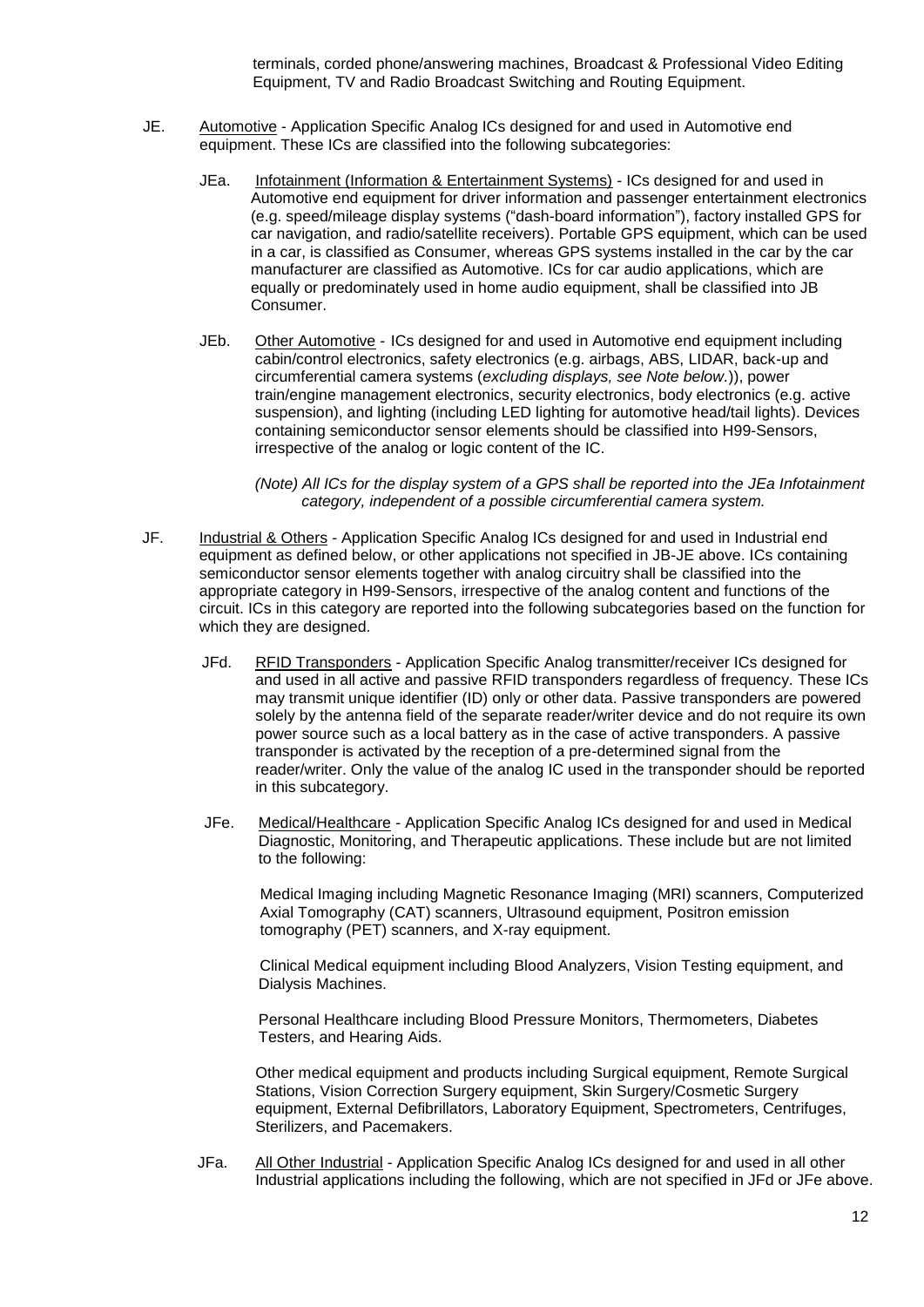Factory/Process Automation: Application Specific Analog ICs designed for and used in Motor Control, Machine Vision, Computer Numerical Controllers (CNC), Distributed Control Systems (DSC), Programmable Logic Controllers (PLC), Programmable Automation Controllers (PAC), I/O Modules, Industrial Networking (wired and wireless), Flow Meters, Liquid/Gas Measurement equipment, Industrial Weighing Scales and process control Sensors.

Test & Measurement: Application Specific Analog ICs designed for and used in Semiconductor ATE, Oscilloscope, Spectrum Analyzers, Telecom Test Equipment, Automotive Test Equipment, Video Test Equipment, other specialized test equipment, and handheld measurement meters.

Security: Application Specific Analog ICs designed for and used in Airport Scanners, Cargo Container Scanners, Biological Hazard Detectors, Video Surveillance Systems and Cameras, Electronic Surveillance equipment, Home Security equipment, Alarm Systems, Homeland Security equipment, Access Control equipment, and Security Networks.

Military/Space: Application Specific Analog ICs used in Military/Space applications including Communications, (Land Based Radio, Space/Satellite Communications equipment, and Mobile Radio equipment), Detection & Surveillance (RADAR Systems, SONAR Equipment, Unmanned Surveillance Drones, Perimeter Security Systems, Infra-Red Imaging Equipment, Night Vision Equipment, Mine Detection equipment and IED Detection Equipment) Weapons Systems (Missile Systems, Electronic Counter Measure) and Navigation/Guidance Systems (Vehicle Electronics including Avionics, GPS Equipment and LADAR).

Other Industrial/Other Application: Application Specific Analog ICs designed for and used in all other industrial products not falling into any of the above categories, including Heating Ventilation and Air Conditioning (HVAC) equipment, Environment/Building Controls, Gaming / Slot Machines, Fitness Equipment, Non-Automotive LIDAR, Oil Exploration Equipment, Vending Machines, Utility Meters, Electronic Point-of-Sale Equipment (POS), Barcode Scanners, Toll Road Transponders, Automatic Teller Machines (ATM), Electronic Fund Transfer Terminals (EFT), Inventory Control and Portable Data Collection Terminals.

J99 Total Analog. Total of items J0 and JA.

### <span id="page-12-0"></span>*3.4.2.MOS Micro*

P. MOS Micro (MPU, MCU and DSP) - All MOS and BiMOS logic ICs that are microcomputer related and have more than 50% of chip area dedicated to digital logic functions, including devices which may have less than 50% of chip area dedicated to digital logic functions but by their nature cannot be classified into other categories. MOS is defined as MOS technology including CMOS, NMOS and PMOS, and any combination of these MOS types with Bipolar such as BiCMOS.

This category contains three subcategories, i.e. MOS Microprocessor (MPU) (code P1), MOS Microcontroller (MCU) (code P2), and Digital Signal Processor (DSP) (code P4).

BIT SIZE OR WORD LENGTH - The sub-products of MPUs and MCUs are classified as to bit width of the external data bus with which it can operate, regardless of the width of the internal data bus which may be higher or lower in bit count.

ICs with a 16-bit external data bus are classified as 16 bit products even though the internal systems are 32 bit wide. Those, which are 32-bit internal and work with 32-bit external bus are 32-bit products. There may be a device, which is a one bit serial machine internally, but looks like 8-bit externally.

MOS Micro shall include (i) "pure" MPU, MCU and DSP products and (ii) MPU-, MCU-, or DSP-dominant products, i.e. functionally majority circuit is MPU-, MCU- or DSP-core but has augmentative peripheral circuits, all of which are designed by or whose designs are controlled by the semiconductor manufacturers. These ICs include those fabricated by Gate Array, Standard Cell and/or FPL based technology, or any combination thereof.

Application Specific ICs, based on pure MPU, MCU or DSP circuitry or MPU-, MCU- or DSP-dominant circuitry, designed by semiconductor manufacturer are also to be reported in the appropriate MOS Micro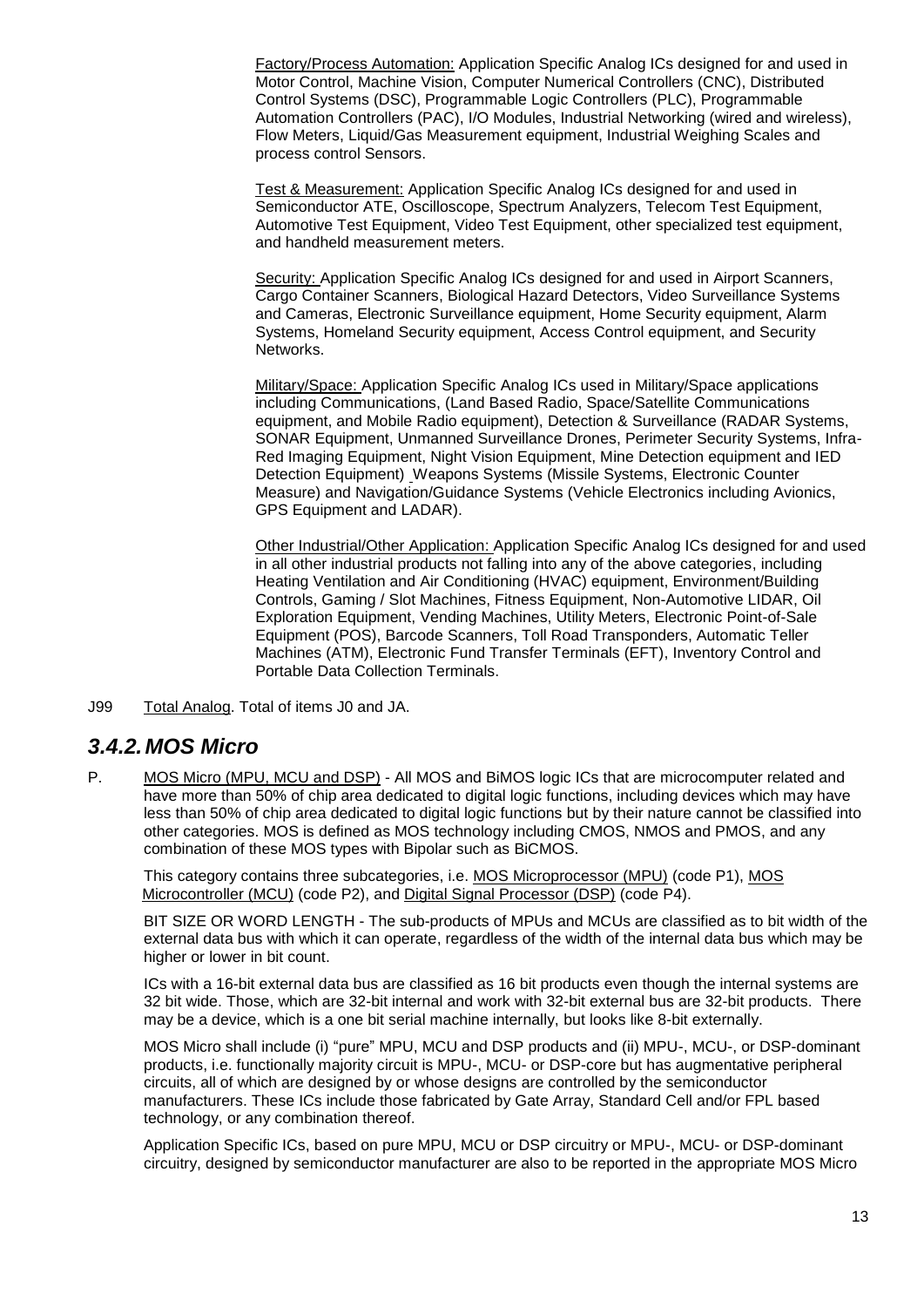category, even though they are fabricated by Gate Array, Standard Cell and/or FPL based technology, or any combination thereof.

ICs, designed by semiconductor manufacturer and having multiple functional cores including MPU-, MCU- or DSP-core, are NOT to be reported in this MOS Micro category, but to be reported under appropriate MOS Logic categories (code L), independent of whether they are fabricated by Gate Array, Standard Cell and/or FPL based technology, or any combination thereof.

P1. MOS Microprocessor (MPU) - The MPU category includes ICs which execute external instructions and perform system control functions as programmed via software with the assembly language instructions retrieved from external memory with data read from and written to external RAM devices to perform system functions. This set up allows the MPU to receive a variety of input commands, manipulate data, direct storage of data and initiate application commands to the outside world. The most common usage is in Multi-Task Computer systems such as PCs. The ICs in this category include Complex Instruction Set Computers (CISC) and Reduced Instruction Set Computers (RISC).

The architecture is optimized for general-purpose data processing and includes an instruction decoder, arithmetic logic unit, registers and additional logic to support operation per an assembly language. There is no addressable ROM or RAM within the device, but may include dedicated registers, ROM for micro code and/or on-chip cache.

P1c. 8 BIT & 16 BIT MPU - Operates with 8 BIT or 16 BIT external data bus.

P1f. 32 BIT or Greater MPU - Operates with 32 BIT or greater external data bus.

P2. MOS Microcontroller (MCU) - These ICs are stand-alone devices, which perform dedicated or embedded computer functions within an overall electronic system without the need of other support circuits. Like microprocessors these include an instruction decoder, arithmetic logic unit, registers and support logic (UARTs, Counter Timers, Comparators, etc.). Unlike microprocessors, MCUs contain some form of ROM, EPROM or Flash Memory, which are programmed to store customer-supplied instructions. The MCU also incorporates read-write memory (RAM) for temporary storage.

The embedded instructions cause the MCU to perform pre-determined tasks such as controlling functions in TV, VCR, microwave ovens and automobile engines. In more complex applications the device may need peripheral logic devices or external memory but for simple tasks the device is self-sufficient.

MCUs are classified into the following categories:<br>P5. General MCU

**General MCU** 

- P6. Smart Card MCU
- P5. General MCU All MCUs including those designed for specific applications and general purposes, other than Smart Cards (i.e. IC cards). Total of the General MCU is classified into the following two (2) sets of subcategories, i.e. (i) by Data Bus and (ii) by Application, as follows:
- P5. (i) General MCU classification by Data Bus:
	- P5a. 4 BIT General MCU Operates with 4 BIT external data bus.
	- P5b. 8 BIT General MCU Operates with 8 BIT external data bus.
	- P5c. 16 BIT General MCU Operates with 16 BIT external data bus.
	- P5e. 32 BIT or greater General MCU Operates with 32 BIT or greater external data bus.
- P5. (ii) General MCU classification by Application: In addition to the above classification by Data Bus, total General MCU (including all Data Bus width) shall be also classified and reported into the following subcategories according to the application for which the MCU is designed. MCU-based Touch Screen Controller devices should be reported to L4 MOS Touch Screen Controller.
	- P5m. Consumer Application specific MCUs designed specifically for use in consumer equipment such as entertainment, radio, TV, HDTV, Set Top Box, VCR, DVD Player, personal or home appliance, camera, game, Smart Watches, Fitness Monitors, etc.
	- P5n. Computer & Peripherals Application-specific MCUs designed specifically for use in computer equipment or computer peripherals. MCUs in this category are reported into the following subcategories P5j, P5k and P5l, based on the function for which they are designed.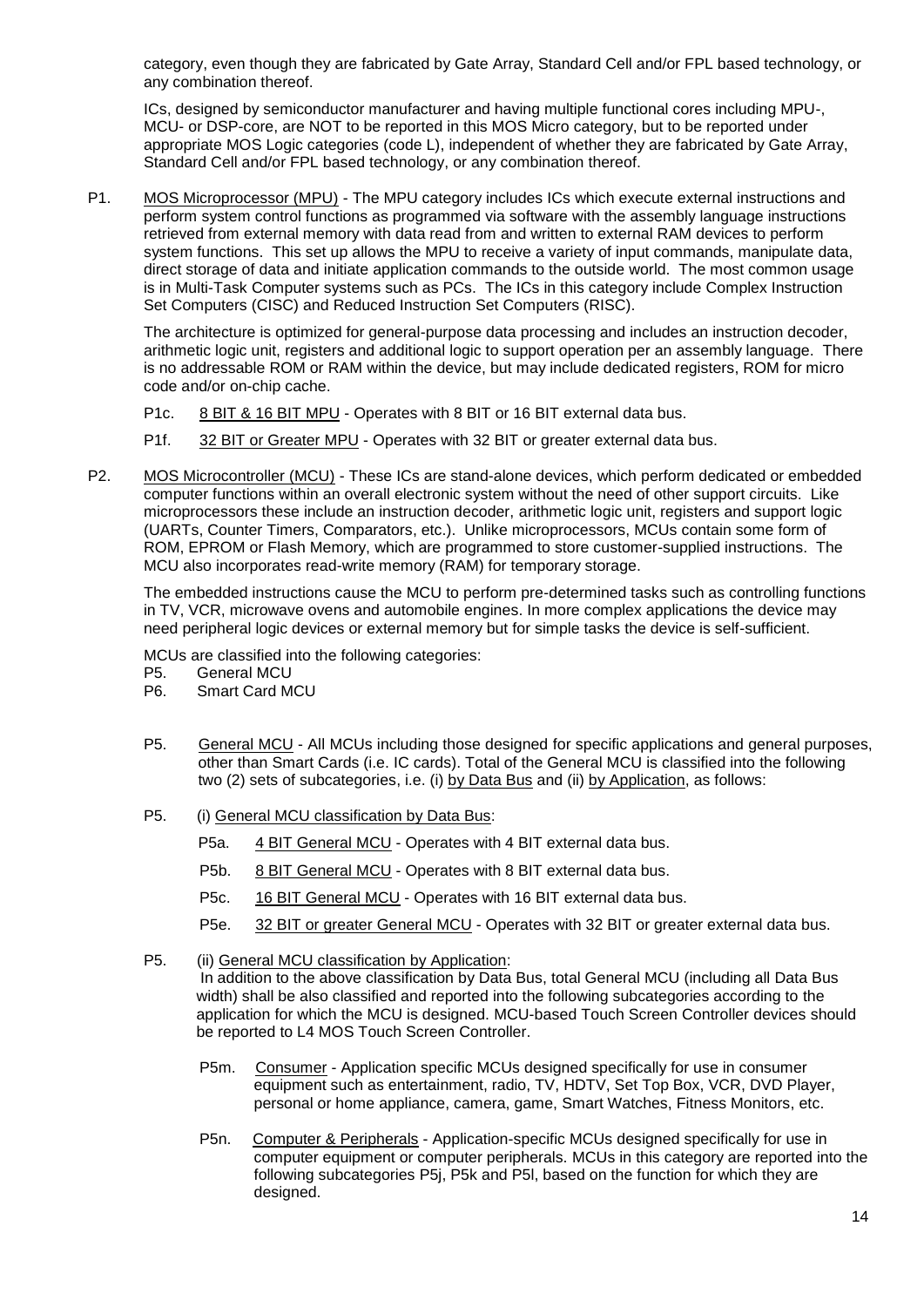- P5j. Computer Systems Application specific MCUs designed specifically for use in computer systems, such as desktop PCs, notebook PCs, PDAs, servers, workstations, mainframes, etc.
- P5k. Storage Application specific MCUs designed specifically for use in rotating computer magnetic and optical disk storage or tape mass storage media such as Floppy Disk Drives, Hard Disk Drives, Laser Disk Drives (CD-ROM, CD-R/W, DVD-ROM, DVD-R/W), tape drives, storage systems, etc. This subcategory does not include MCUs designed for dedicated music CD or DVD, which are included in P5m Consumer applications. MCUs usable in both consumer and storage applications shall be classified into this subcategory P5k.
- P5l. Other Peripherals Application specific MCUs designed specifically for use in computer periphery applications, such as printers, scanners, monitors, keyboards, mice, etc.
- P5o. Wireless Communication Cellular Phone: MCUs designed for application in Mobile Phones for 1G, 2G, 2.5G, 3G, Smart Phones, etc.
- P5p. Wireless Communication Infrastructure: MCUs designed for application in Mobile Base Stations for 1G to 3G, Hot Spots, etc.
- P5q. Wireless Communication Short Range Wireless: MCUs designed for application in WLAN, Bluetooth, UWB, ZigBee, etc.
- P5r. Wireless Communication All Other: MCUs designed for application in 2-way Radio, Cordless Phone, etc.
- P5s. Wired Communication: MCUs designed for application in PBX, Modem, VOIP, Central Office, etc.
- P5t. Automotive MCUs designed for application in automotive entertainment, navigation, driver information, engine controls and all other automotive applications. These MCUs are classified into the following subcategories:
	- P5x. Infotainment (Information & Entertainment Systems) MCUs designed for and used in Automotive end equipment for driver information and passenger entertainment electronics (e.g. speed/mileage display systems ("dash-board information"), factory installed GPS for car navigation, and radio/satellite receivers). Portable GPS equipment, which can be used in a car, is classified as Consumer, whereas GPS systems installed in the car by the car manufacturer are classified as Automotive. MCUs for car audio applications, which are equally or predominately used in home audio equipment, shall be classified into P5m Consumer.
	- P5y. Other Automotive MCUs designed for and used in Automotive end equipment including cabin/control electronics, safety electronics (e.g. airbags, ABS, LIDAR, back-up and circumferential camera systems (*excluding displays, see Note below.*)), power train/engine management electronics, security electronics, body electronics (e.g. active suspension), and lighting (including LED lighting for automotive head/tail lights). ICs containing semiconductor sensor elements should be classified into H99-Sensors, irrespective of the analog or logic content of the IC.
		- *(Note) All MCUs designed for the display system of a GPS shall be reported into the P5x Infotainment category, independent of a possible circumferential camera system.*
- P5z. Multipurpose & Others MCUs designed for multiple applications or for industrial, instrument, military or other applications.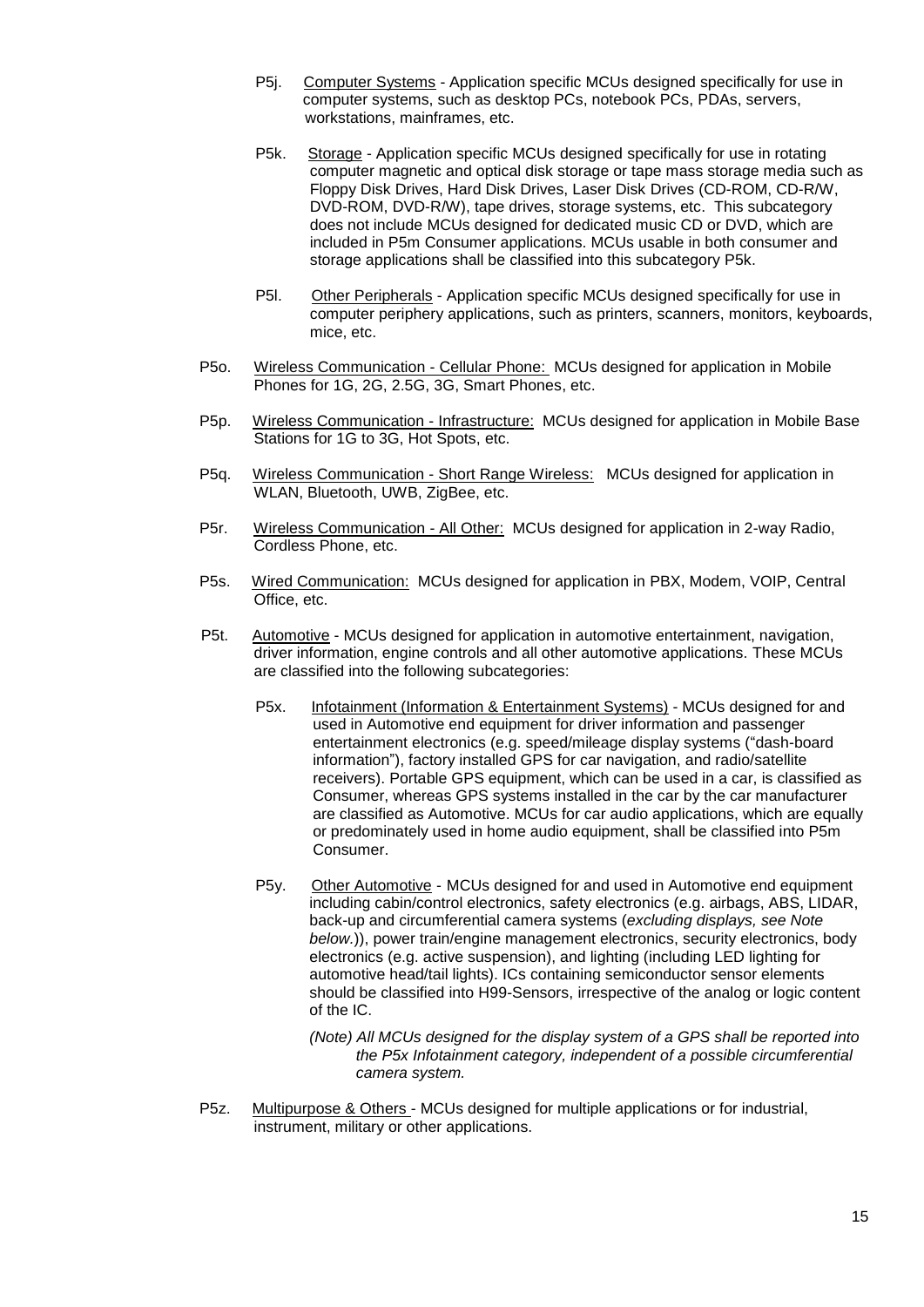- P6. Smart Card MCU MCUs specifically designed for use in Smart Cards (i.e. IC cards). Total of the Smart Card MCU is classified into the following three (3) sets of subcategories, i.e. (i) by Data Bus, (ii) by Application, and (iii) by Interface, as follows:
- P6. (i) Smart Card MCU classification by Data Bus:
	- P6a. 4 BIT Smart Card MCU Operates with 4 BIT external data bus.
	- P6b. 8 BIT Smart Card MCU Operates with 8 BIT external data bus.
	- P6c. 16 BIT Smart Card MCU Operates with 16 BIT external data bus.
	- P6e. 32 BIT or greater Smart Card MCU Operates with 32 BIT or greater external data bus.
- P6. (ii) Smart Card MCU classification by Smart Card Application: In addition to the above classification by Data Bus, total Smart Card MCU (including all Data Bus width) shall be also classified and reported into the following subcategories according to the application of Smart Card for which the MCU is designed.
	- P6m. Consumer MCUs designed specifically for Smart Cards used with consumer equipment such as entertainment, radio, TV, HDTV, Set Top Box, VCR, DVD Player, personal or home appliance, camera, game, Smart Watches, Fitness Monitors, etc.
	- P6o. Wireless Communication Cellular Phone: MCUs designed for Smart Cards used with Mobile Phones for 1G, 2G, 2.5G, 3G, Smart Phones, etc.
	- P6z. Automotive, Industrial & Others MCUs designed for the Smart Cards used with automotive, industrial, instrument, military or any other applications not categorized into P6m or P6o.

Automotive include Infotainment (Information & Entertainment Systems) equipment, such as end equipment for driver information and passenger entertainment, and other automotive end equipment, such as cabin/control electronics, safety electronics, power train/engine management electronics, security electronics, etc.

Portable GPS equipment, which can be used in a car, is classified as Consumer, whereas GPS systems installed in the car by the car manufacturer are classified as Automotive.

All MCUs designed for Smart Cards used with the display system of a GPS shall be reported into this P6z category, independent of a possible circumferential camera system. MCUs for Smart Cards used with car audio applications, which are equally or predominantly used in home audio equipment, shall be classified into P6m Consumer. MCUs containing semiconductor sensor elements should be classified into H99-Sensors, irrespective of the analog or logic content of the IC.

- P6. (iii) Smart Card MCU classification by Interface: Total Smart Card MCUs are further classified by Interface, as follows:
	- P6v. Contactless (RF) Type MCUs desined for Smart Cards with a Radio Frequency communication interface operating at 13.56 MHz. These Smart Cards typically require close proximity placement (within a few inches) to a reader to work. The MCUs for these Smart Cards allow for adding, deleting, or manipulating information in memory, allowing for a variety of applications, cryptographic functions and dynamic read/write capabilities. These MCUs are passive (no battery, solely powered by the antenna field of reader/writer devices) and are typically used in those Smart Cards used for contact-less payments, personal ID applications (such as electronic passports), etc.
	- P6w. Dual Type MCUs designed for Smart Cards with the capability of both (i) Contactless interface and (ii) Contact interface.
	- P6u. All Other Type MCUs designed for Smart Cards which do not fall in the above subcategories P6v or P6w.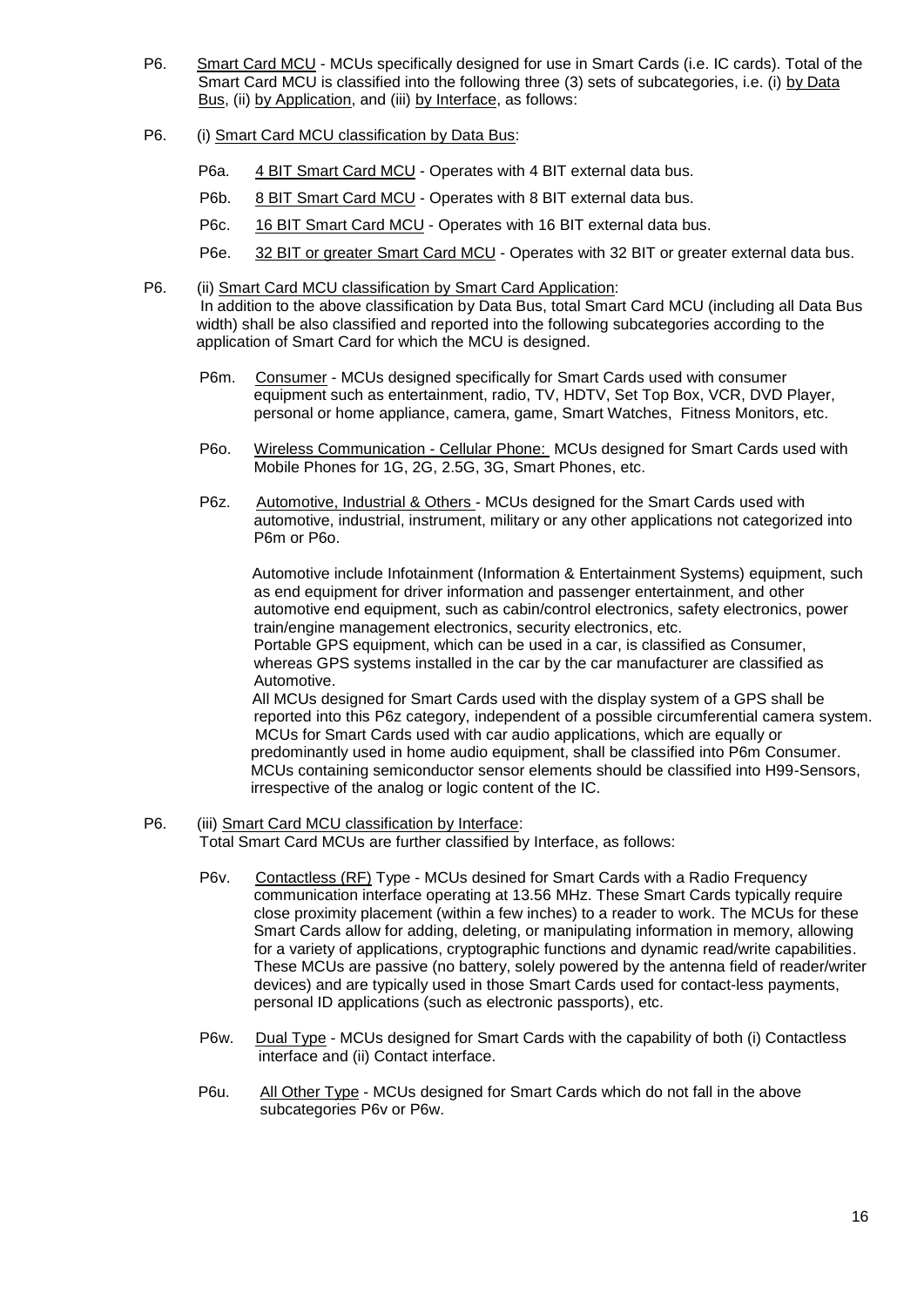P4. Digital Signal Processors (DSP) Unlike other processors, which usually are embedded in some digital Microcomputer system, DSPs are most commonly used in analog systems to process real time data. Such systems require conversion of the analog signals to digital and hence the systems need A-D and D-A converters, which may be integrated on the chip of the DSP used in such systems. The DSPs use parallel multipliers with separate program and data areas (Harvard type architecture), which provide very high-speed performance required in "Sum-of-Product" operations.

DSPs shall be classified into one of the following subcategories P4a to P4i depending on the application for which the DSP architecture is designed. General purpose DSPs (that means an architecture without dedication to a specific application) and DSPs for other applications than the ones defined in subcategories P4a to P4h shall be classified into subcategory P4i.

ICs designed by semiconductor manufacturer, using dual core architectures combining an MCU and a DSP core on one chip, shall be assigned to the appropriate MOS Logic categories (such as L3 or LA) according to the function for which it is designed.

- P4a. Consumer Application specific DSPs designed specifically for use in consumer equipment such as entertainment, radio, TV, HDTV, Set Top Box, VCR, DVD Player, personal or home appliance, camera, game, Smart Watches, Fitness Monitors, etc.
- P4b. Computer & Peripherals Application specific DSPs designed specifically for use in computer equipment or computer peripherals. ICs in this category are reported into the following subcategories P4j, P4k and P4l, based on the function for which they are designed.
	- P4j Computer Systems Application specific DSPs designed specifically for use in computer systems, such as desktop PCs, notebook PCs, PDAs, servers, workstations, mainframes, etc.
	- P4k. Storage Application specific DSPs designed specifically for use in rotating computer magnetic and optical disk storage or tape mass storage media such as Floppy Disk Drives, Hard Disk Drives, Laser Disk Drives (CD-ROM, CD-R/W, DVD-ROM, DVD-R/W), tape drives, storage systems, etc. This subcategory does not include dedicated music CD or DVD-related DSPs, which are included under Consumer applications. Devices usable in both consumer and storage applications shall be classified into this subcategory.
	- P4l. Other Peripherals Application specific DSPs designed specifically for use in computer periphery applications, such as printers, scanners, monitors, keyboards, mice, etc.
- P4c. Wireless Communication Cellular Phone. DSPs designed for application in Mobile Phones for 1G, 2G, 2.5G, 3G, Smart Phones, etc.
- P4d. Wireless Communication Infrastructure. DSPs designed for application in Mobile Base Stations for 1G to 3G, Hot Spots, etc.
- P4f. Wireless Communication All Other. DSPs designed for application in Short Range Wireless (WLAN, Bluetooth, UWB, ZigBee, etc.) and DSPs designed for all other wireless communication application (2-way Radio, Cordless Phone, etc.)
- P4g. Wired Communications. DSPs designed for application in PBX, Modem, VOIP, Central Office, etc.
- P4h. Automotive DSPs designed for application in auto entertainment, navigation, driver information, engine controls and all other automotive applications.
- P4i. Multipurpose and Others DSPs designed for multiple applications or for industrial, instrument, military or other applications.
- P99 Total MOS Micro. Total of items P1, P2 (P5 and P6) and P4.

# <span id="page-16-0"></span>*3.4.3.Total Logic (MOS & Bipolar)*

L. Total Logic (MOS & Bipolar) – ICs in this category are all non-Micro MOS Logic ICs and Bipolar Logic ICs (including standard, semi-custom, dedicated function and full custom ICs) which have more than 50% of chip area dedicated to digital logic functions, including devices which may have less than 50% of chip area dedicated to digital logic functions but by their nature cannot be classified into other categories. MOS is defined as MOS technology including CMOS, NMOS and PMOS, and any combination of these MOS types with Bipolar such as BiCMOS.

This category contains the following subcategories; Digital Bipolar (code L1) MOS General Purpose Logic (code L2a)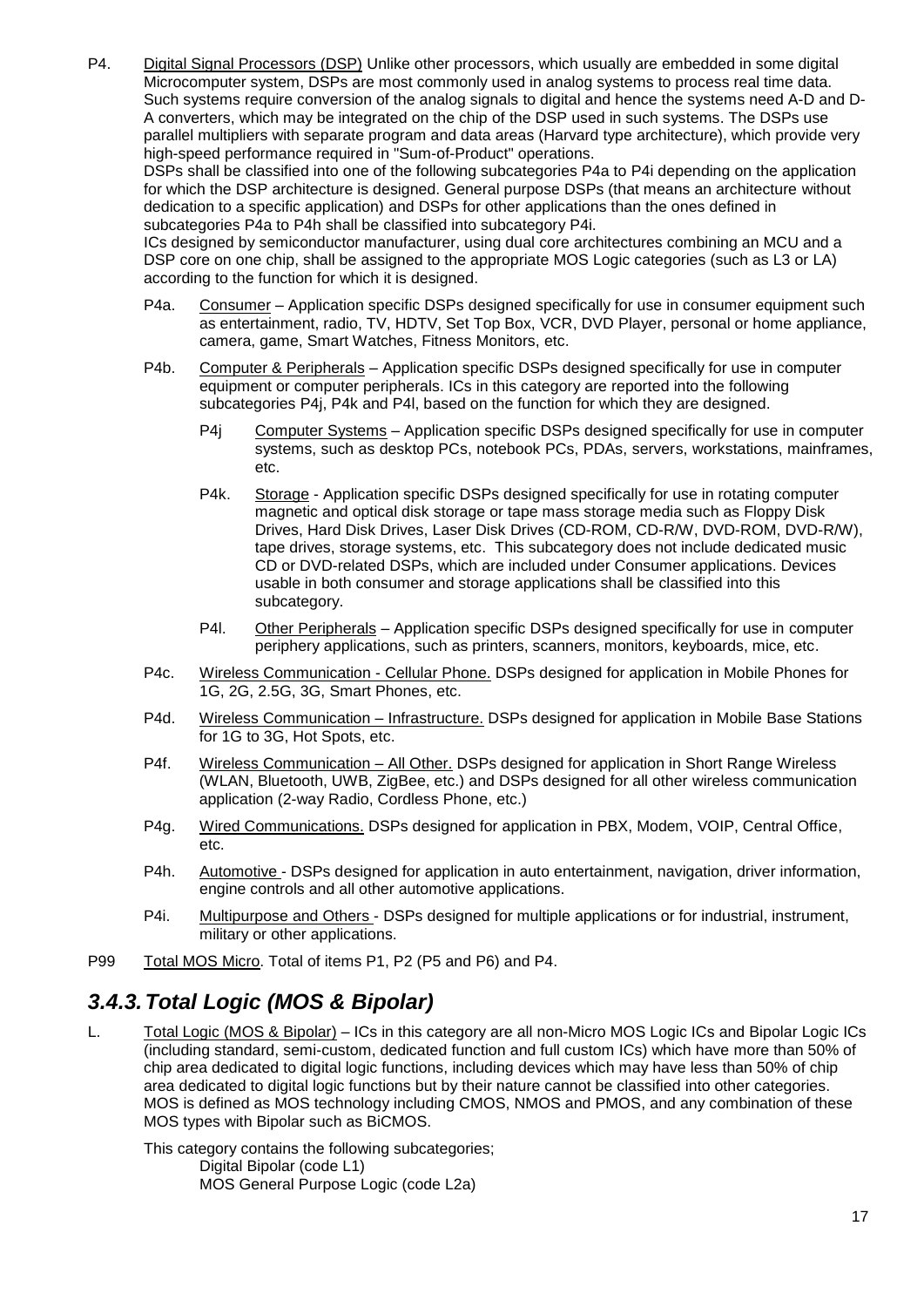MOS Gate Arrays (code L2b) MOS Standard Cells and Field Programmable Logic (code L2c) MOS Display Drivers (code L3) MOS Touch Screen Controller (code L4) MOS Special Purpose Logic (code LA)

- L1. Digital Bipolar. Includes all digital logic and memory product that is made with bipolar integrated circuitry technology (TTL, ECL, DTL, IIL, RTL, etc.). Included are general purpose logic (including CML, ECL, EFL, TTL Schottky, Advance Schottky, Standard TTL and other bipolar logic devices), Gate Array, Standard Cell, bipolar memory and all other bipolar logic circuits (such as FPL, MPU, MCU, micro peripherals, etc.). Analog bipolar circuits (see definition in the first paragraph of [3.4.1](#page-7-0) [Analog\)](#page-7-0) are to be reported in the appropriate category of J Analog*.*
- L2a. MOS General Purpose Logic Devices in this classification are standard commodity catalog products, usually simple gates, flip-flop circuits and registers. These are used in a wide range of equipment for applications in various market segments. Excluded are catalog products of any programmable device or any Special Purpose Application Specific (ASIC) device.
- L2b. MOS Gate Arrays Devices in this classification are logic circuits consisting of fixed and regular arrangement of transistor cells forming a matrix of logic gates of various standard densities. These devices are Customer Specific Integrated Circuits (CSIC) whose design is controlled by customer and are usually proprietary to a specific customer. The manufacturer provides a standard library of logic gates and provides the necessary design tools needed to generate a final metallization interconnect mask set.

The customer uses the design tools to transform the customer's unique logic circuit specification into the design of the finished product.

The manufacturer reports billings including Non Recurring Engineering (NRE) charges received from the customer for the use of the design tools. When the product is finished and shipped to the specific customer, the manufacturer reports shipments.

Charges for NRE or Computer Aided Design tools used for feasibility or research studies are not to be reported. Also excluded are charges received from third parties for the use of design centers and/or software.

Note: All and only Gate Array technology-based Customer Specific ICs (CSIC) whose design is controlled by customer are to be reported in this category even if they may have MPU-, MCU- or DSP- core(s).

Exclude Gate Array technology-based Application Specific ICs designed and produced as finished catalog products by semiconductor manufacturer. Among such devices, those which are MPU-, MCU- or DSP- dominant are to be reported in the appropriate MOS Micro category. Other devices, including those which may have MPU-, MCU-, DSP- and/or other core(s), are to be reported under the appropriate MOS Logic categories (such as L3 or LA).

If at some time the customer waives proprietary rights and allows the manufacturer to sell the device as Gate Array technology-based catalog product in the open market, the part is reclassified and reported under another appropriate device category.

L2c. MOS Standard Cells and Field Programmable Logic –

Standard Cells are circuits consisting of a user-specified arrangement of predefined and fixed sub-circuits of any function (analog, logic or memory, etc.).

These devices are Customer Specific Integrated Circuits (CSIC) whose design is controlled by customer and are usually proprietary to a specific customer.

The manufacturer provides a standard library of fixed analog and digital circuit functions called cells or macro cells. The manufacturer also provides the necessary design tools needed to implement a final circuit design.

The customer specifies the circuit design and chooses the necessary cells and, using the design tools, transforms and interconnects the cells to complete a finished product in single die form.

The manufacturer reports billings including Non Recurring Engineering (NRE) charges received from the customer for the use of the design tools. When the product is finished and shipped to the specific customer, the manufacturer reports shipments.

Charges for NRE or Computer Aided Design tools used for feasibility or research studies are not to be reported. Also excluded are charges received from third parties for the use of design centers and/or software.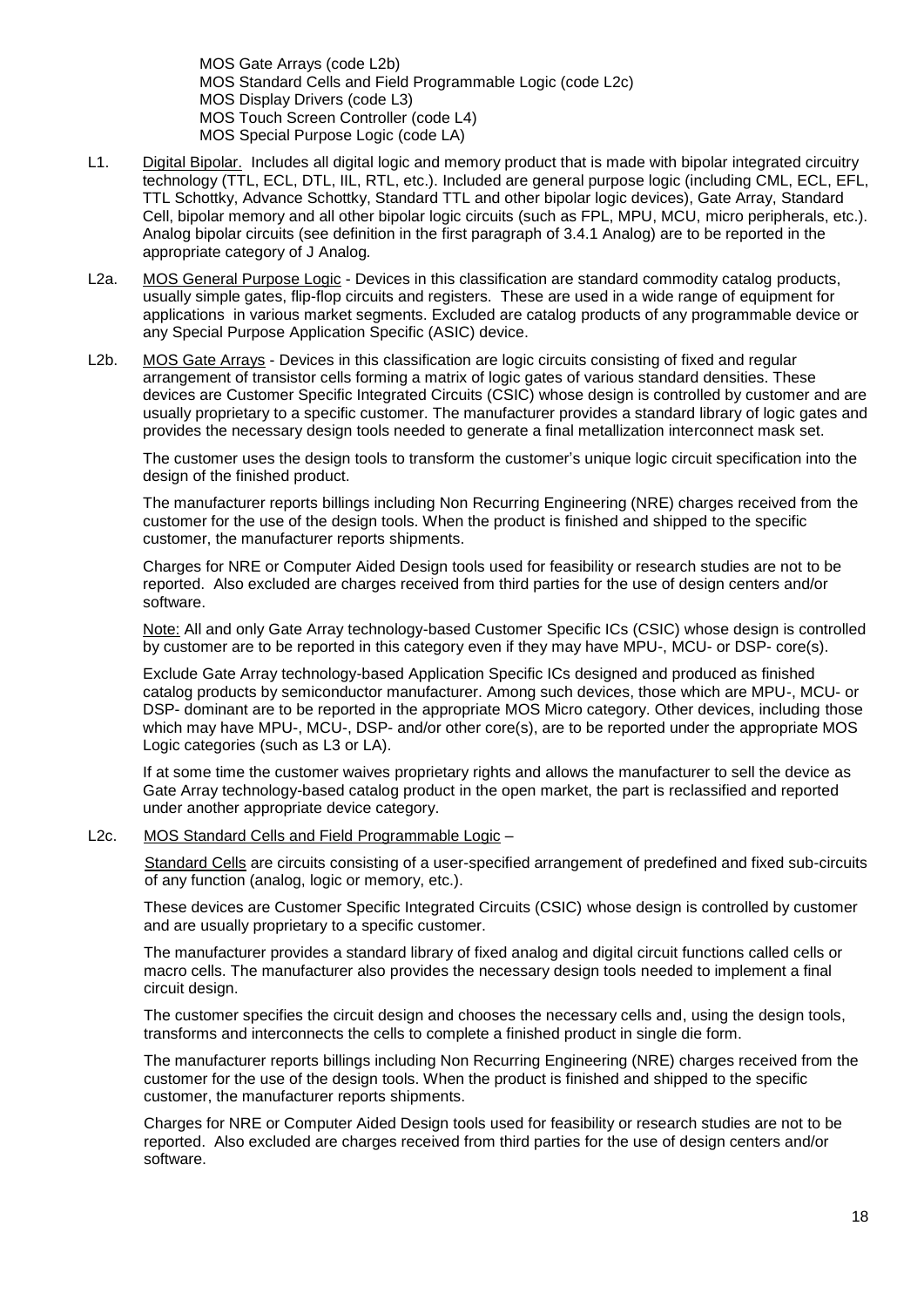Note: All and only Standard Cell technology-based Customer Specific ICs (CSIC) whose design is controlled by customer are to be reported in this category even if they may have MPU-, MCU- or DSP cores.

Exclude Standard Cell technology-based Application Specific ICs designed and produced as finished catalog products by semiconductor manufacturer. Among such devices, those which are MPU-, MCU- or DSP- dominant are to be reported in the appropriate MOS Micro category. Other devices, including those which may have MPU-, MCU-, DSP- and/or other core(s), are to be reported under the appropriate MOS Logic categories (such as L3 or LA). Touch Screen Controller devices based on Standard Cell technology shall be reported to L4 MOS Touch Screen Controller.

If at some time the customer waives proprietary rights and allows the manufacturer to sell the device as Standard Cell technology-based catalog product in the open market, the part is reclassified and reported in another appropriate device category.

Field Programmable Logic Devices (FPLDs) are standard catalog products consisting of one or more switch matrices, which can be configured into higher-level logic patterns by programming. Some devices may be "one time" programmable via built-in fusible link technologies; others may use software and hardware allowing "multiple-time" programming.

These devices are converted from standard catalog products to Customer Specific Integrated Circuits (CSIC) upon initiating the program, either by the customer or under customer's control, which converts the switch matrices into a specific logic pattern for a specific customer.

Note: All and only the FPL devices that are sold as standard devices, which will be programmed in the field by customer or under customer's control, are to be included in this category. Some typical examples are Programmable Logic Devices (PLD), Programmable Array Logics (PAL) and Field Programmable Gate Arrays (FPGA).

The manufacturer reports the shipments as the products are shipped to the customers or distributors. Programming Software and Equipment sold to a customer are not to be reported.

Exclude FPL technology-based Application Specific ICs designed and produced as finished catalog products by semiconductor manufacturer. Among such devices, those which are MPU-, MCU- or DSPdominant are to be reported in the appropriate MOS Micro category. Other devices, including those which may have MPU-, MCU-, DSP- and/or other core(s), are to be reported under the appropriate MOS Logic categories (such as L3 or LA). Touch Screen Controller devices based on FPL technology shall be reported to L4 MOS Touch Screen Controller.

Though the design of Standard Cells and Field Programmable Logic Devices are specified by the customers, these devices shall be reported into the subcategories listed below according to the application for which the Standard Cell is designed or, in case of an FPLD, if the topology of the unprogrammed device is dedicated to and suggests the use in a specific subcategory. If the application is unknown or generic, such devices shall be reported in the subcategory of Multipurpose & Other or Unknown.

- L2e. Consumer MOS Standard Cells and FPLDs designed specifically for use in consumer equipment including audio, video and other consumer, such as entertainment, radio, TV, HDTV, Set Top Box, VCR, DVD Player, personal or home appliance, camera, game, Smart Watches, Fitness Monitors, etc.
- L2f. Computer & Peripherals MOS Standard Cells and FPLDs designed specifically for use in computer equipment or computer peripherals, such as computer systems, storage, other peripherals, etc.
- L2g. Wireless Communication MOS Standard Cells and FPLDs designed specifically for application in Cellular Phone (Mobile Phones for 1G, 2G, 2.5G, 3G, Smart Phones, etc.), Infrastructure (Mobile Base Stations for 1G to 3G, Hot Spots, etc.), Short Range Wireless (WLAN, Bluetooth, UWB, ZigBee, etc.), and other wireless communication (2-way Radio, Cordless Phone, etc.)
- L2h. Wired Communication MOS Standard Cells and FPLDs designed specifically for application in PBX, Modem, VOIP, Central Office, etc.
- L2i. Automotive MOS Standard Cells and FPLDs designed specifically for use in auto entertainment, navigation, driver information, engine controls and all other automotive applications.
- L2j. Multipurpose & Other or Unknown MOS Standard Cells and FPLDs designed for multiple applications or for industrial, instrument, military or other applications. Those MOS Standard Cells with unknown design shall be reported in this subcategory, too.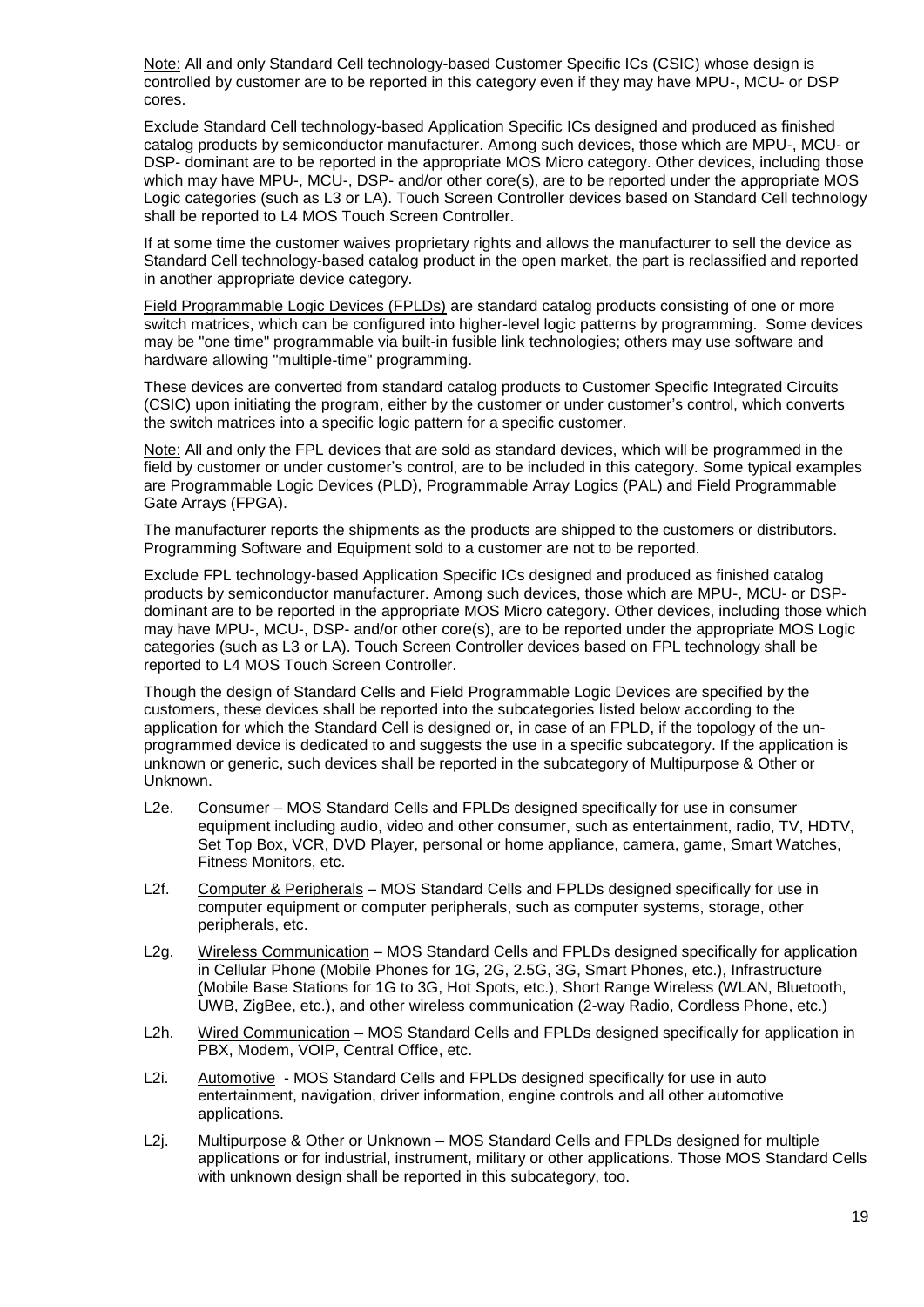- L3. MOS Display Drivers Devices specifically designed to control and drive flat panel displays such as LCD (liquid crystal display), PDP (plasma display panels), etc.
	- L3a. Driver for Large Sized LCD. Devices which control and drive LCD panel sized 10.4 inches and larger. These devices are applicable for Portable PC, LCD Monitor, LCD TV, etc.
	- L3b. Driver for Mobile Phone Display. Devices which control and drive displays (not only LCD but others) used in mobile phones such as cellular, PHS/digital cordless and smart-phone. Drivers for organic EL or other kinds of display used in mobile phones should also be classified into this category.
	- L3c. Other Display Drivers. Devices which control and drive other flat panel displays not specified under L3a and L3b, such as displays for portable PCs with less than 10.4 inch size; displays for PDAs, car navigation, portable games, remote controls, camcorders or digital still cameras; plasma display panels, etc.
- L4. MOS Touch Screen Controller Controller devices which accompany touch screen displays and are capable of determining the location of single or multi-touch gestures, styli and gloves, using capacitive, resistive or other sensing technologies. These devices are used for interfacing with user's touches on screen displays, i.e. the technology typically prevalent in gaming consoles, media tablets, smartphones, notebook PCs, PDAs, satellite navigation devices, digital still cameras (DSC), etc. Touch screen controllers designed based on any technology, such as firmware, MCU, or logic circuits, should be reported into this category L4, even though they may have been reported into other categories, such as P5 General MCU, L7a Wireless Communication, Cellular Phone (under LA MOS Special Purpose Logic), etc.
- LA. MOS Special Purpose Logic The devices in this category are either (i) Application Specific Standard Products (ASSP) designed by semiconductor manufacturer or (ii) Customer Specific Integrated Circuits (CSIC) designed by the customer, all of which are specifically designed for one of the application segments listed below. In addition to logic circuitry, these ICs may include other functions such as analog, micro or memory, and all or part of the circuitry of the products may be based on multiple cores, Gate Array technology, Standard Cell technology, FPL technology, or any combination thereof. Touch Screen Controller devices shall be reported to L4 MOS Touch Screen Controller, including ASSP and CSIC, and those based on any technology.

Application Specific Standard Products (ASSP) are designed or their design is controlled by the semiconductor manufacturer to fill an application specific need in a given market segment. The manufacturer lists the devices in catalogs and sells them to any customer. A device may prove so popular that several manufacturers may make and sell the same or similar device thus becoming an industry standard. These ICs are sometimes called "Dedicated Functions".

Customer Specific ICs (CSIC) are initiated by a specific customer's specification. The manufacturer assumes circuit design responsibility and may use Gate Array methodology, a Standard Cell approach, an FPL approach, a unique circuit design or any combination of these alternatives. These ICs are sometimes called "Full Custom".

This category should only include those CSICs for which the application is obviously evident to semiconductor manufacturer and for which the application market is relatively sizable, such as ICs for watches. All other CSICs shall be classified in MOS Gate Arrays (code L2b) or MOS Standard Cells (code L2c).

The manufacturer reports the shipments to the specific customer. Any "development" charges specific to the design and development of a particular CSIC should also be reported.

MOS Special Purpose Logic (code LA) contains the following subcategories, i.e. Consumer (code L5), Computer and Peripherals (code L6), Communication (code L7), Automotive (code L8) and Multipurpose and Other (code L9).

- L5. Consumer MOS logic ICs designed specifically for use in consumer equipment such as entertainment, radio, TV, HDTV, Set Top Box, VCR, DVD Player, personal or home appliance, camera, game, etc. ICs in this category are reported into the following subcategories based on the function for which they are designed.
	- L5a. Audio/Video ICs designed specifically for use in Radio (IF, RF, Phase-Lock Loop), Audio Op-Amp/Pre-Amp, Audio Control, Noise Reduction, Frequency Synthesizer, Compact Disc Controls, TV (Video, Sound, Chroma), VCR, etc.
	- L5c. DSC/Camcorder ICs designed specifically for use in Digital Still Cameras (DSC) and Camcorders.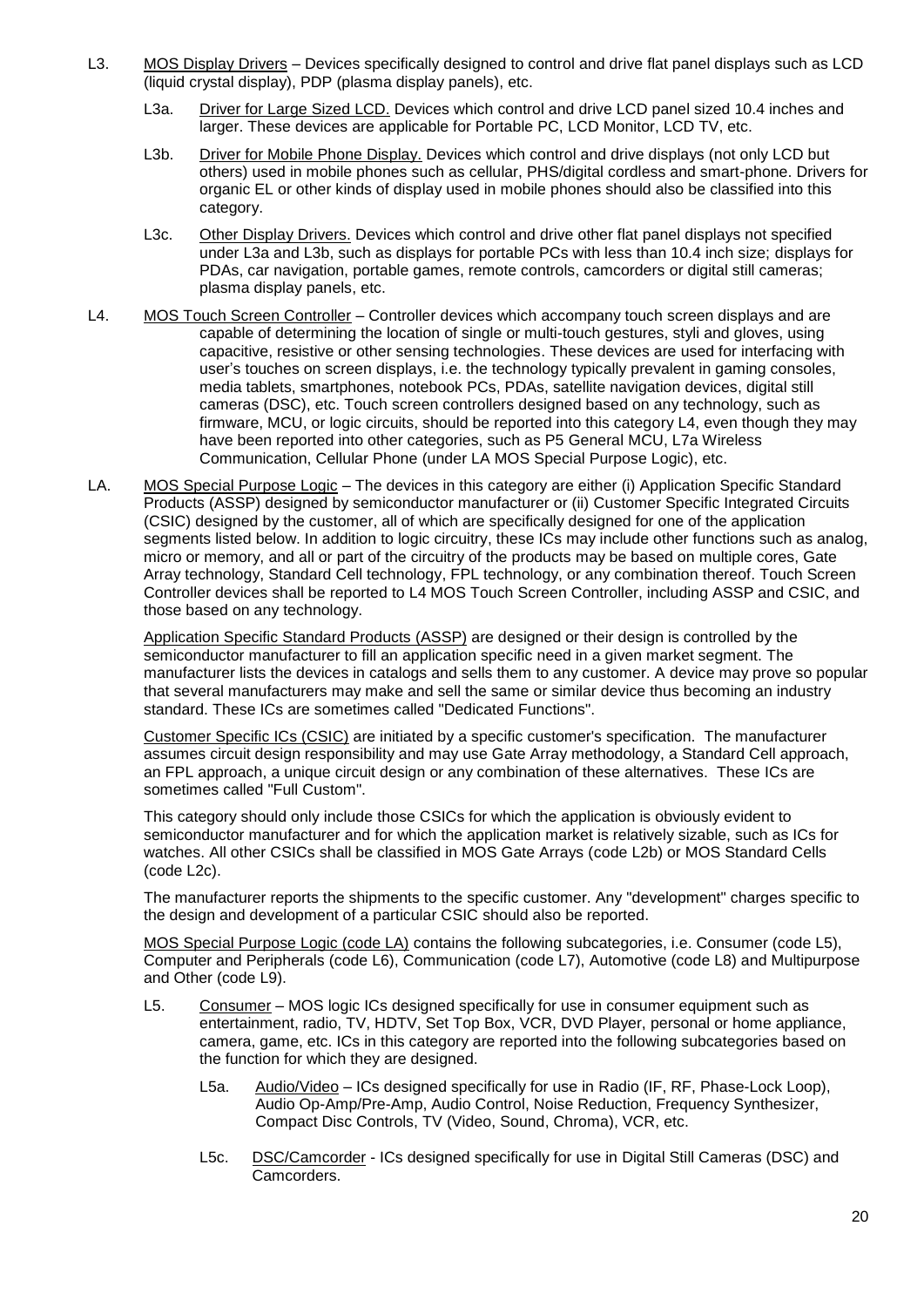- L5b. Other Consumer ICs designed specifically for use in all other consumer equipment not falling into other subcategories under this L5 Consumer. For example, this L5b includes those ICs designed specifically for Personal or Home Appliances, White Goods, Gaming Consoles (both portable and non-portable), Smart Watches, Fitness Monitors, etc.
- L6. Computer & Peripherals MOS ICs designed specifically for use in computer equipment or computer peripherals. ICs in this category are reported into the following subcategories based on the function for which they are designed.
	- L6g. Computer Systems Application specific ICs designed specifically for use in computer systems, such as desktop PCs, notebook PCs, PDAs, servers, workstations, mainframes, etc.
	- L6h. Storage Application specific ICs designed specifically for use in rotating computer magnetic and optical disk storage or tape mass storage media such as Floppy Disk Drives, Hard Disk Drives, Laser Disk Drives (CD-ROM, CD-R/W, DVD-ROM, DVD-R/W), tape drives, storage systems, etc. This subcategory does not include dedicated music CD or DVD-related ICs, which are included under Consumer applications. Devices usable in both consumer and storage applications shall be classified into this subcategory.
	- L6i. Other Peripherals Application specific ICs designed specifically for use in computer periphery applications, such as printers, scanners, monitors, keyboards, mice, etc.
- L7. Communication MOS ICs designed specifically for voice or data communications applications. These applications include telecommunication network products such as switching equipment, multiplexing equipment, repeaters and line-conditioning equipment; customer premise equipment such as Centrex, key systems, PBX; personal communications products (telephone sets including wireless/cellular), modems, facsimile and answering machines, and tablets. ICs in this category are reported into the following subcategories based on the function for which they are designed.
	- L7a. Wireless Communication Cellular Phone. ICs designed for application in Mobile Phones for 1G, 2G, 2.5G, 3G, Smart Phones, etc. Such ICs which are classified into L7f shall not be reported to this category L7a.
	- L7b. Wireless Communication Infrastructure. ICs designed for application in Mobile Base Stations for 1G to 3G, Hot Spots, etc.
	- L7c. Wireless Communication Short Range Wireless. ICs designed for application in WLAN, Bluetooth, UWB, ZigBee, etc.
	- L7d. Wireless Communication All Other. ICs designed for application in 2-way Radio, Cordless Phone, etc.
	- L7f. Wireless Communication Application Processor. ICs designed for low power applications, especially smartphones, tablets, portable media players, etc., which integrate multiple components including central processing unit, graphic processing unit and connectivity, as well as multimedia codec. Application Processors which also integrate a modem should be reported in this category L7f, too.
	- L7e. Wired Communication ICs designed for application in PBX, Modem, VOIP, Central Office, etc.
- L8. Automotive ICs designed specifically for use in auto entertainment, navigation, driver information, engine controls and all other automotive applications. These ICs are classified into the following subcategories:
	- L8a. Infotainment (Information & Entertainment Systems) ICs designed for and used in Automotive end equipment for driver information and passenger entertainment electronics (e.g. speed/mileage display systems ("dash-board information"), factory installed GPS for car navigation, and radio/satellite receivers). Portable GPS equipment, which can be used in a car, is classified as Consumer, whereas GPS systems installed in the car by the car manufacturer are classified as Automotive. ICs for car audio applications, which are equally or predominately used in home audio equipment, shall be classified into L5 Consumer.
	- L8b. Other Automotive ICs designed for and used in Automotive end equipment including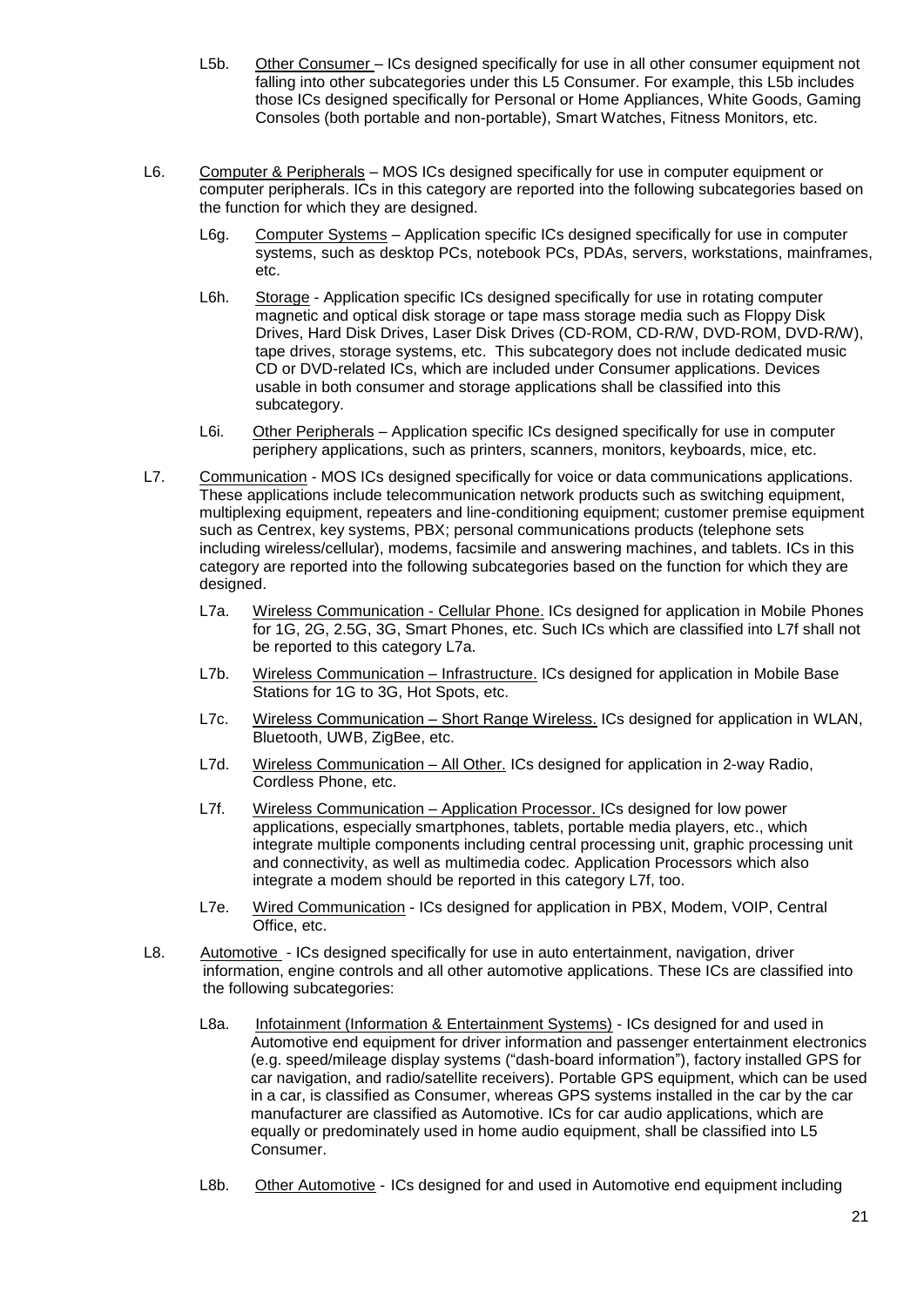cabin/control electronics, safety electronics (e.g. airbags, ABS, LIDAR, back-up and circumferential camera systems (*excluding displays, see Note below.*)), power train/engine management electronics, security electronics, body electronics (e.g. active suspension), and lighting (including LED lighting for automotive head/tail lights). Devices containing semiconductor sensor elements should be classified into H99-Sensors, irrespective of the analog or logic content of the IC.

*(Note) All ICs for the display system of a GPS shall be reported into the L8a Infotainment category, independent of a possible circumferential camera system.*

- L9. Multipurpose & Others ICs designed for multiple applications or for industrial, instrument, military or other applications.
- L99 Total Logic. Total of items L1, L2a to L2c, L3, L4 and LA (L5 to L9).

### <span id="page-21-0"></span>*3.4.4.MOS Memory*

M. Digital MOS Memory. Includes all monolithic Memory devices made with NMOS, PMOS or CMOS, or any combination of MOS technologies including BiMOS, and which have half or more of the chip area made up of digital circuitry and intended as a Memory function.

Does not include devices with a majority of the chip area being memory but the device function is a specific circuit or sub-system application wherein the memory is used to support circuit activities. Examples are MPU core devices, Standard Cells and certain MOS Special Purpose Logic devices. Such circuits should be reported in other appropriate category.

Memory density is defined such that "megabit or kilobit" includes all device types belonging to that generation of density. For example, "4M Bit" includes such devices organized as 4M x 1, 1M x 4, 512K x 8, 512K x 9, 256K x 16 and 256K x 18.

With the memory devices having multi-value per each single memory cell, total bit count of such devices shall be equal to the number of total cells multiplied by multi-value.

Memory Modules (multiple devices of the same bit size contained in a single module or package) are reported in the bit size category of the basic device within the module. For a given modular product, the dollar value of the total modules sold is reported. To obtain the proper basic component count (units), the number of modules sold are multiplied by the number of individual devices within the module. This principle should be applied *mutatis mutandis* when different types of memories are combined in one module. For other cases of combined products in modules, refer to the general provision of clause [0](#page-3-5) ["Products Falling Into More Than One Category"](#page-3-5).

For example: A company makes a DRAM module containing nine 128M DRAM devices. The company sells 50,000 modules in a month, and, on the M1h line, reports the total dollar value sold in each region and TOTAL WORLDWIDE, and reports 450,000 units in the TOTAL WORLDWIDE UNIT column.

When different types of memories are contained on one monolithic substrate, the product should be classified into the memory category which represents the most relevant function of the product.

When partially good devices of a specific type of memory are sold, following rules should be applied for reporting:

1. Partially good memories should be reported in the category where the native product belongs. This means, a 256MB DRAM that is only 50% good should be reported in the 256MB DRAM category, not in the 128MB category.

2. The quantity (units) reported for partially good memories should be prorated. This means if 1000 units of products are shipped that have 50% of bits functional, the quantity reported to WSTS should be 500 units.

3. The revenues from partially good memories aggregated into the parent category should be the actual revenues.

MOS Memory contains the following subcategories;

DRAM (M1) SRAM (M2) Mask Programmable ROM & EPROM (M8) Flash Memory (M7) Other Memory (M6)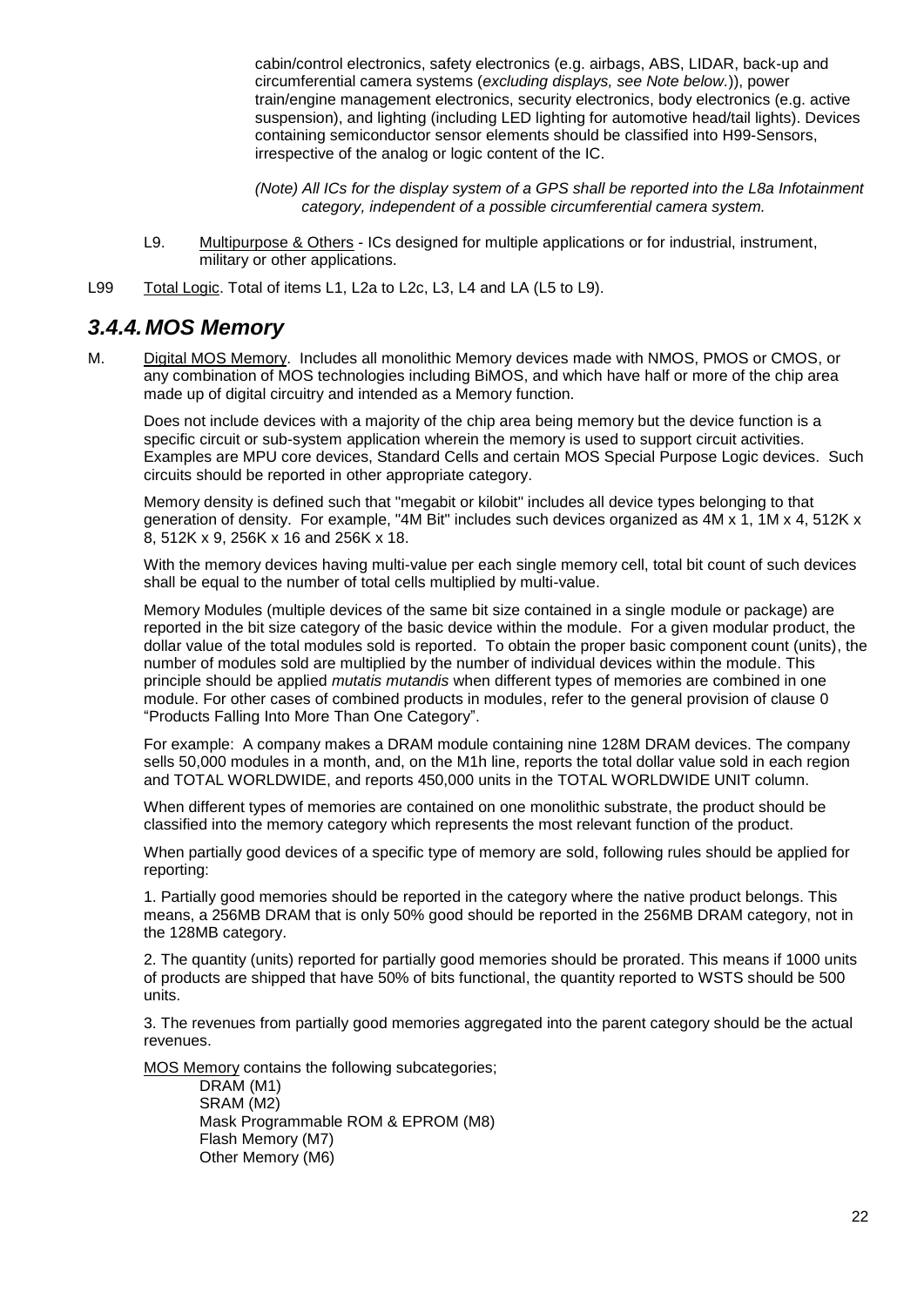- M1. DRAM (Read/Write) Dynamic Random Access Memory devices in which bit words (1 bit or longer word length) can be written, stored and read randomly in any desired sequence. The memory information is volatile and is lost when the power supply voltage is removed.
	- M1g. 64 M Bit & less DRAM up to and including 64 megabits of memory.
	- M1h. 128 M Bit & less (>64 M) DRAM containing more than 64 megabits and up to and including 128 megabits of memory.
	- M1j. 256 M Bit & less (>128 M) DRAM containing more than 128 megabits and up to and including 256 megabits of memory.
	- M1k 512 M Bit & less (>256 M) DRAM containing more than 256 megabits and up to and including 512 megabits of memory.
	- M1m. 1G Bit & less (>512 M) DRAM containing more than 512 megabits and up to and including 1 gigabits of memory.
	- M1n. 2G Bit & less (>1G) DRAM containing more than 1 gigabits and up to and including 2 gigabits of memory.
	- M1o. Greater than 2G Bit DRAM containing more than 2 gigabits of memory.

In addition to classification into the above subcategories M1g, M1h, M1j, M1k, M1m, M1n and M1o, the Worldwide unit count of each of these subcategories shall be translated into 1 Gigabit-equivalent unit count, which shall then be aggregated to make Total DRAM Worldwide Unit Count (1 Gigabit equivalent) and reported under the following category code. (Example: One unit of 16M Bit translates to 1/64 unit, and one unit of 256M Bit translates to 1/4 unit, respectively, in 1 Gigabit equivalent.)

M1x. DRAM Total Units (1 Gigabit Equivalent)

- M2. SRAM (Read/Write) Static Random Access Memory devices are similar to DRAMs except that SRAMs are based on a minimum four transistor memory cell which is configured into a flip-flop circuit. Some SRAMs do not need to have the memory cells refreshed since the bit information is represented by a steady state current in one side of the flip-flop and no current in the other, however "Pseudo SRAMs" have a built-in oscillator which enables self refreshment. Pseudo SRAMs hence behave as a DRAM but are included in M2 for reporting purposes.
	- M2B. MOS SRAM
		- M2f. 2M Bit & less 30ns & greater SRAM containing up to and including 2 megabit of memory with access time of 30ns or greater.
		- M2m. 4M Bit & less (>2M) 30ns & greater SRAM containing more than 2 megabits and up to and including 4 megabit of memory with access time of 30ns or greater.
		- M2o. Greater than 4M Bit 30ns & greater SRAM containing more than 4 megabit of memory with access time of 30ns or greater.
		- M2k. 2M Bit & less **less than 30ns SRAM containing up to and including 2 megabit** of memory with access time less than 30ns.
		- M<sub>2n.</sub> 4M Bit & less (>2M) less than 30ns SRAM containing more than 2 megabits and up to and including 4 megabit of memory with access time less than 30ns.
		- M2p. Greater than 4M Bit less than 30ns SRAM containing more than 4 megabits of memory with access time less than 30ns.
	- M2A. MOS Pseudo-SRAM
		- M2r Pseudo SRAM 16M Bit &less Pseudo SRAM containing up to and including 16 megabits of memory.
		- M2s Pseudo SRAM 32M Bit & less (>16M) Pseudo SRAM containing more than 16 megabits and up to and including 32 megabits of memory
		- M2t Pseudo SRAM Greater than 32M Bit Pseudo SRAM containing more than 32 megabits of memory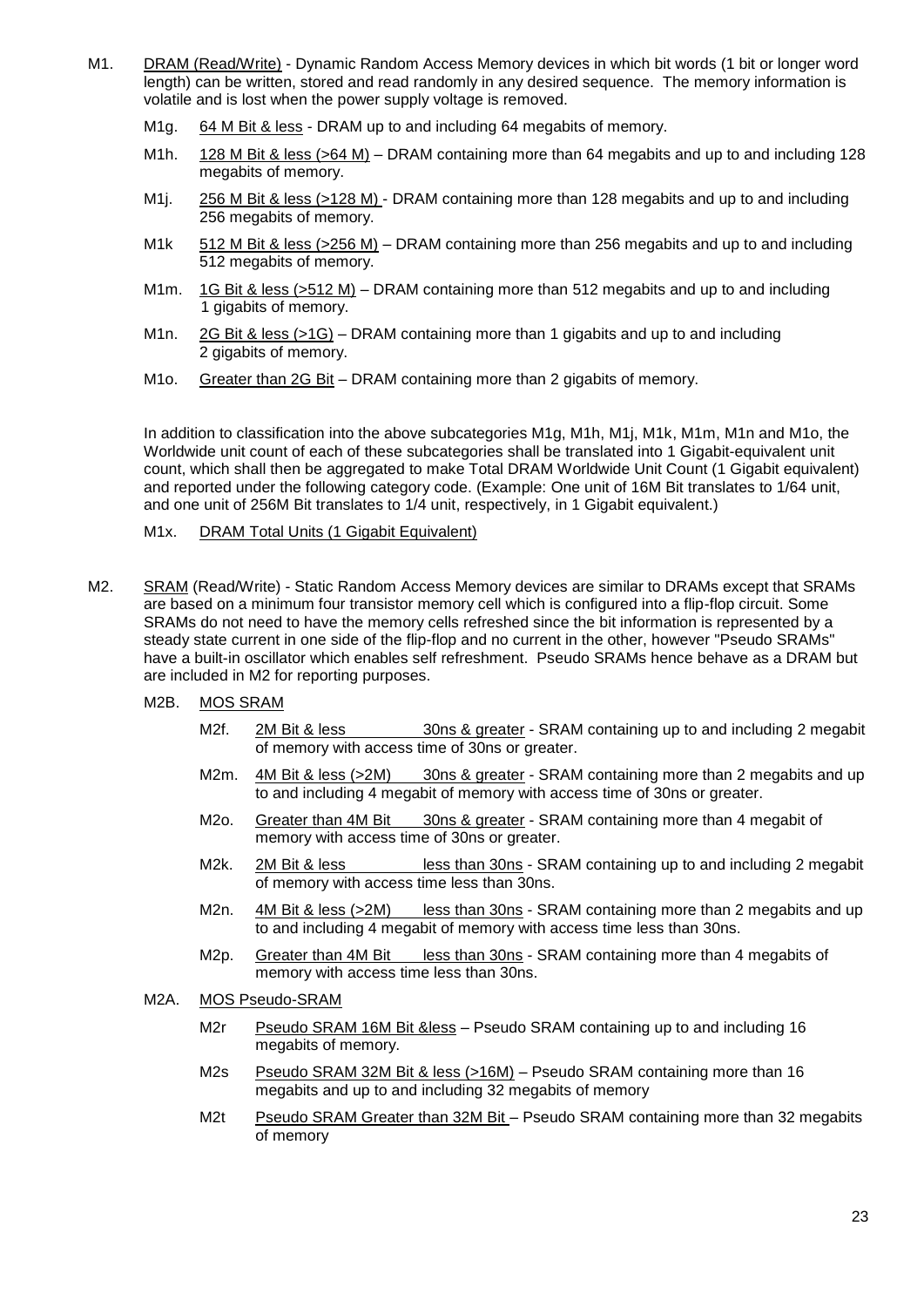#### M8. Mask Programmable ROM & EPROM

Mask Programmable Read Only Memory are non-volatile circuits which have single transistor memory cells that are locked on or off in a pre-determined pattern by means of a masking procedure during the fabrication process.

EPROM - Electrically Programmable Read Only Memory devices are non-volatile circuits similar to Mask PROMs except that the memory data pattern is programmed by electrical means rather than a fixed mask. Included are OTP, One Time Programmable devices, from which the programmed memory data pattern is not erasable. EPROMs other than OTPs have a window in the package whereby the programmed memory data pattern may be erased using ultra-violet light and then electrically reprogrammed.

There is no classification by memory bit count in this category.

- M7. Flash Memory A type of EEPROM (Electrically Erasable and Programmable Read Only Memory) in which the memory data is electrically erased by large arrays of bits rather than by fractions such as bit by bit.
	- M7A. NOR-Type Flash Memory (including ORNAND Flash Memory):
		- M7Aa. 2M Bit & less NOR-Type Flash Memory containing up to and including 2 megabits of memory.
		- M7Ab. 4M Bit & less (>2M) NOR-Type Flash Memory containing more than 2 megabits and up to and including 4 megabits of memory.
		- M7Ac. 8M Bit & less (>4M) NOR-Type Flash Memory containing more than 4 megabits and up to and including 8 megabits of memory.
		- M7Ad. 16 M Bit & less (>8M) NOR-Type Flash Memory containing more than 8 megabits and up to and including 16 megabits of memory.
		- M7Ae. 32 M Bit & less (>16M) NOR-Type Flash Memory containing more than 16 megabits and up to and including 32 megabits of memory.
		- M7Af. 64 M Bit & less (>32M) NOR-Type Flash Memory containing more than 32 megabits and up to and including 64 megabits of memory.
		- M7Ag. 128 M Bit & less (>64M) NOR-Type Flash Memory containing more than 64 megabits and up to and including 128 megabits of memory.
		- M7Ah. Greater than 128 M Bit NOR-Type Flash Memory containing more than 128 megabits of memory.
	- M7B. NAND-Type Flash Memory (including OneNAND Flash Memory):
		- M7Bk. 512 M Bit & less NAND-Type Flash Memory containing up to and including 512 megabits of memory.
		- M7Bl. 1 G Bit & less (>512M) NAND-Type Flash Memory containing more than 512 megabits and up to and including 1 gigabits of memory.
		- M7Bm. 2 G Bit & less (>1G) NAND-Type Flash Memory containing more than 1 gigabits and up to and including 2 gigabits of memory.
		- M7Bn. 4 G Bit & less (>2G) NAND-Type Flash Memory containing more than 2 gigabits and up to and including 4 gigabits of memory.
		- M7Bo. 8 G Bit & less (>4G) NAND-Type Flash Memory containing more than 4 gigabits and up to and including 8 gigabits of memory.
		- M7Bp. 16 G Bit & less (>8G) NAND-Type Flash Memory containing more than 8 gigabits and up to and including 16 gigabits of memory.
		- M7Bq. 32 G Bit & less (>16G) NAND-Type Flash Memory containing more than 16 gigabits and up to and including 32 gigabits of memory.
		- M7Br. 64 G Bit & less (>32G) NAND-Type Flash Memory containing more than 32 gigabits and up to and including 64 gigabits of memory.
		- M7Bs. Greater than 64 G Bit NAND-Type Flash Memory containing more than 64 gigabits of memory.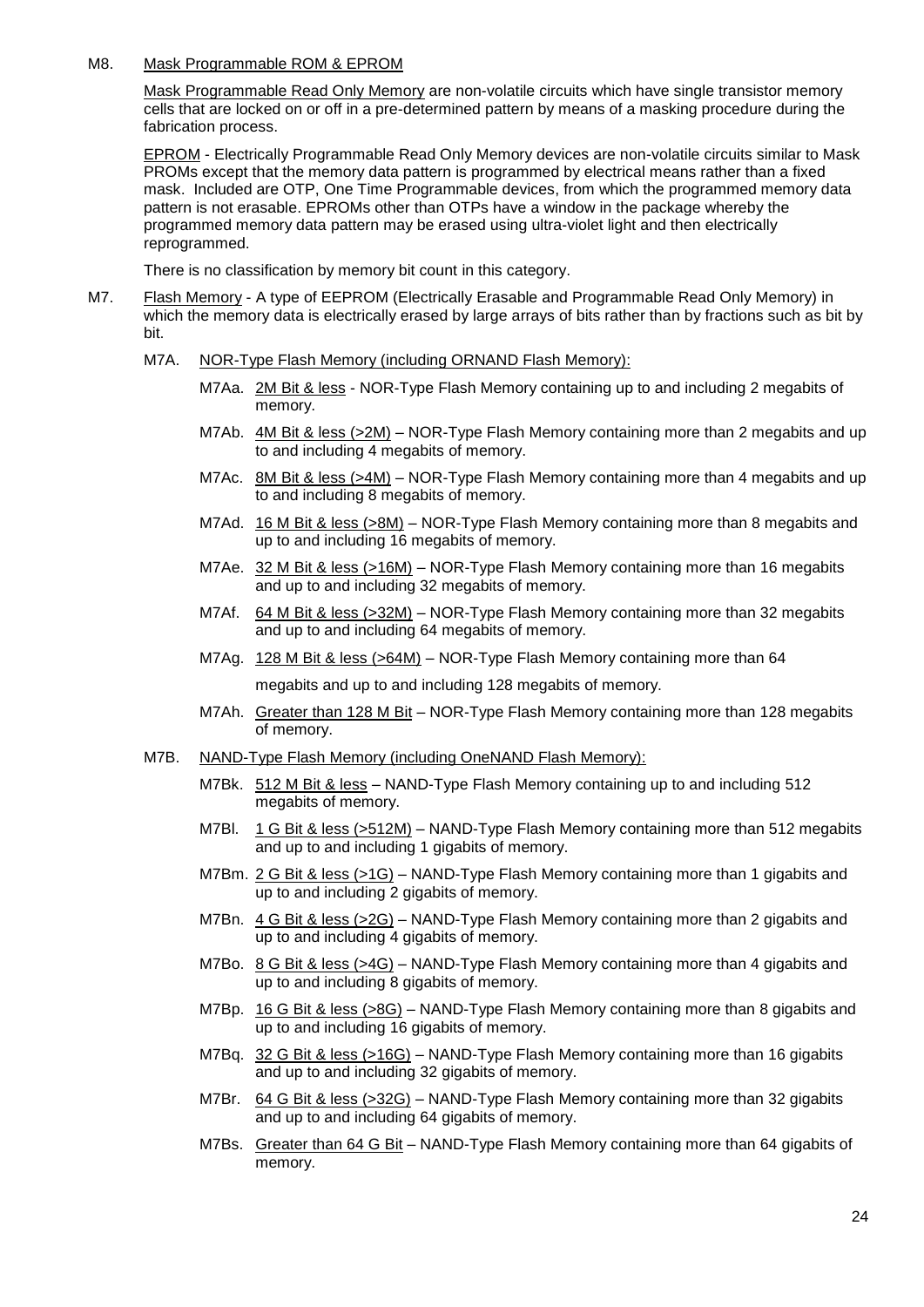In addition to classification into the above subcategories M7k through M7s, the Worldwide unit count of each of these subcategories shall be translated into the following kinds of "Equivalent" unit counts, which shall then be aggregated to make Total NAND Worldwide Unit Count by each of the following different "Equivalent" unit counts, which shall be reported under the following category codes. (Example: In 2 Gigabit equivalent, one unit of 256M Bit translates to 1/8 unit, and one unit of 512M Bit translates to 1/4 unit, respectively.)

- M7Bx. NAND Total Units (2 Gigabit Equivalent)
- M7By. NAND Total Units (16 Gigabit Equivalent)
- M7Bz. NAND Total Units (1 Gigabyte Equivalent) (1 byte = 8 bits)
- M6. Other Memory Electrically Erasable PROMs (except Flash Memory) and all other MOS Memory devices not defined in M1, M2, M8 and M7. Specifically includes serial FIFOs and LIFOs as well as EAROM (Electrically Alterable ROM) and NOVRAM (Non Volatile RAM). Devices in this category are reported into the following subcategories based on the function for which they are designed.
	- M6a. All Other Memory All other memory devices that comply with the definition for M6 but not included in M6b or M6c below.
	- M6b. All Other Memory IC cards Fixed logic IC's with memory designed for application in IC cards not specified by M6c below.
	- M6c. Contactless (RF) Memory IC cards Fixed logic IC's with memory that have a Radio Frequency communication interface operating at 13.56 MHz, designed for application in IC cards. These devices can store data, but do not have a processor in itself, and may contain other communication interfaces. These devices are passive (no battery, solely powered by the antenna field of reader/writer devices). These devices are typically used for mass transit and commercial building access control applications, contact-less payments, etc.
- M99 Total MOS Memory. Totals of items M1, M2, M6, M7 and M8.

### <span id="page-24-0"></span>*3.4.5.Total Application Specific ICs*

- Q99 Total Application Specific ICs Total of items JA (JB to JF), P2 (P5 and P6), P4, L2c (L2e to L2j), LA (L5 to L9)
	- Q1 Consumer Total of items JB, P5m, P6m, P4a, L2e and L5
	- Q2 Computer and Peripherals Total of items JC, P5n, P4b, L2f and L6
	- Q3a Wireless Communication Total of items JDa, JDb, JDc, JDd, P5o, P5p, P5q, P5r, P6o, P4c, P4d, P4f, L2g and L7a, L7b, L7c, L7d and L7f.
	- Q3b Wired Communication Total of items JDe, P5s, P4g, L2h and L7e
	- Q4a Automotive Infotainment (Information & Entertainment Systems) Total of items JEa, P5x, L8a.
	- Q4b Other Automotive Total of items JEb, P5y, P4h, L2i, and L8b
	- Q5 IC Card Recapitulation of items P6v, P6w and P6u
	- Q6 Multipurpose and Others Total of items JF, P5z, P6z, P4i, L2j and L9
	- Note: Items in Q99 (i.e. Q1 to Q6) are NOT to be reported by member companies. They are mathematical aggregation of world totals of those product categories listed under each of Q1 to Q6. Mathematical aggregation is performed by Data Collecting Agencies (DCAs).

### <span id="page-24-1"></span>*3.4.6.Total ICs*

S2 Total Monolithic Integrated Circuits. Total of items J, P, L, and M.

### <span id="page-24-2"></span>*3.5. Total Semiconductor*

T99 Total Semiconductor. Total of items A, B, C, D, E, G, F, H, J, P, L, and M. Also, equals the total of subtotals S3, F99, H99 and S2.